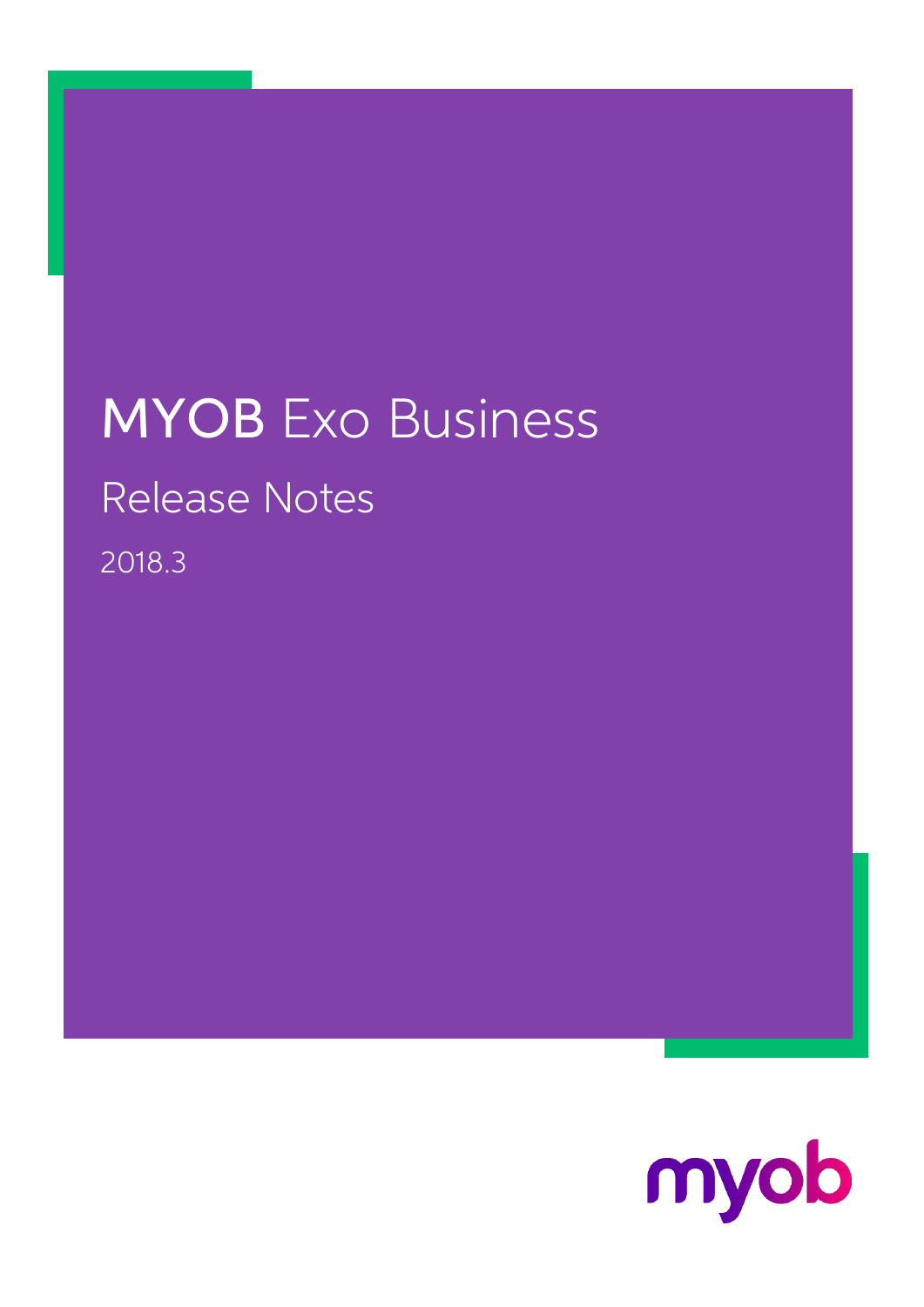# Contents

| Introduction        |   |
|---------------------|---|
|                     |   |
| Installation        | 2 |
|                     |   |
|                     |   |
|                     |   |
|                     |   |
|                     |   |
| <b>New Features</b> | 4 |
|                     |   |
|                     |   |
|                     |   |
|                     |   |
|                     |   |
|                     |   |
|                     |   |
|                     |   |
|                     |   |
|                     |   |
|                     |   |
|                     |   |
|                     |   |
|                     |   |
|                     |   |
|                     |   |
|                     |   |
|                     |   |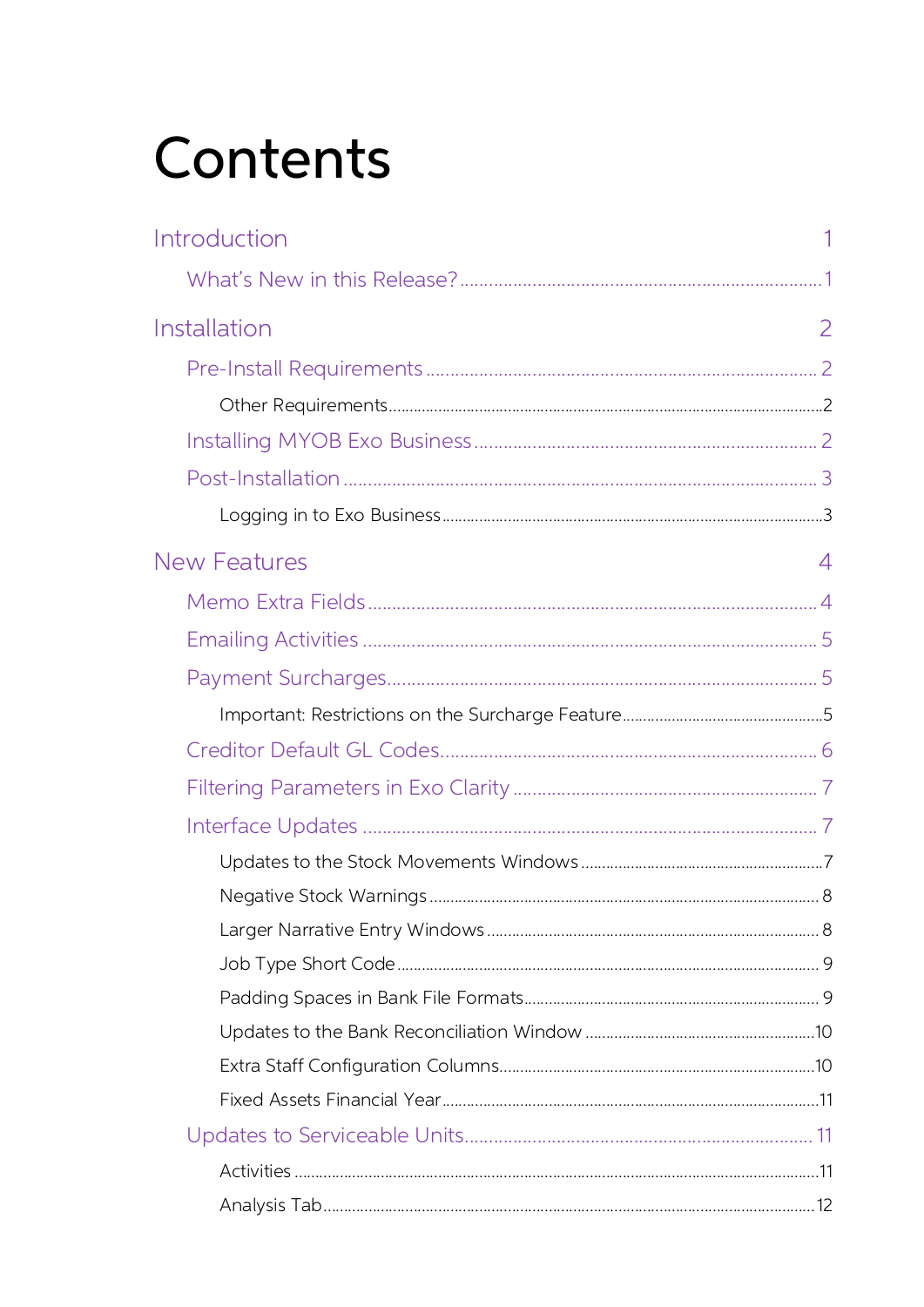| <b>Resolved Issues</b>       | 14 |
|------------------------------|----|
|                              |    |
|                              |    |
|                              |    |
|                              |    |
|                              |    |
| Known Issues                 | 17 |
| Appendix 1: Profile Settings | 19 |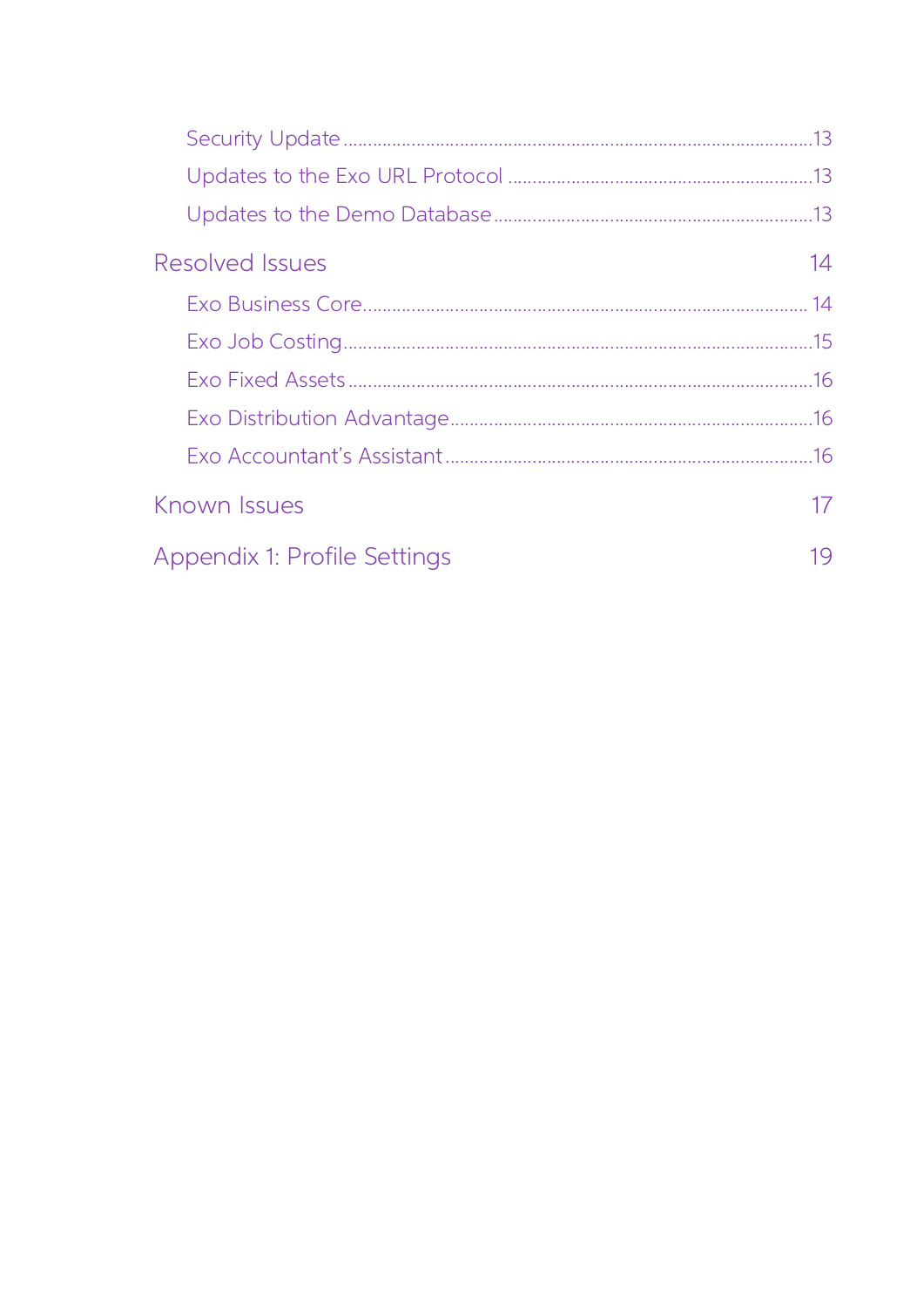# <span id="page-3-0"></span>Introduction

# <span id="page-3-1"></span>What's New in this Release?

The 2018.3 release includes a variety of updates across the Exo Business system, driven primarily by partners' prioritised representations of users' needs and ideas. These updates include a new Memo type for Extra Fields, the ability to send emails from<br>activities, a configurable dashboard tab for Serviceable Units, and improvements to the<br>bank reconciliation process together with a range of

Behind the scenes there are some very significant changes, including improvements to resolve small balance rounding issues in Debtors and Creditors, which aim to address any issues present in databases, and prevent them fr

This release adds new levels of flexibility when defining inwards goods and creditor invoicing general ledger posting profiles, encouraging the segmentation of inwards goods cost types to distinct sub-accounts for analysis end—this was a key break in the chain when reconciling and discovering the details of the cost of goods variances. Future releases will continue to build on these features.

Exo Business 2018.3 also incorporates an important security update for users of Bank Feeds or Taxable Payments Reporting via SBR, which is required to be in place by 1 October 2018.

The purpose of this document is to provide essential information on the installation and use of this release:

- The **Installation** section provides an overview of the installation process, including pre-installation requirements and post installation steps.
- The **New Features** section describes all new features introduced in this release.
- The **Resolved Issues** section describes all issues that have been addressed by this release.
- The **Known Issues** section details any issues in this release that have been identified as requiring attention.
- The **New Profile Settings** appendix at the end of this document summarises all changes to Exo Business profile settings included in this release.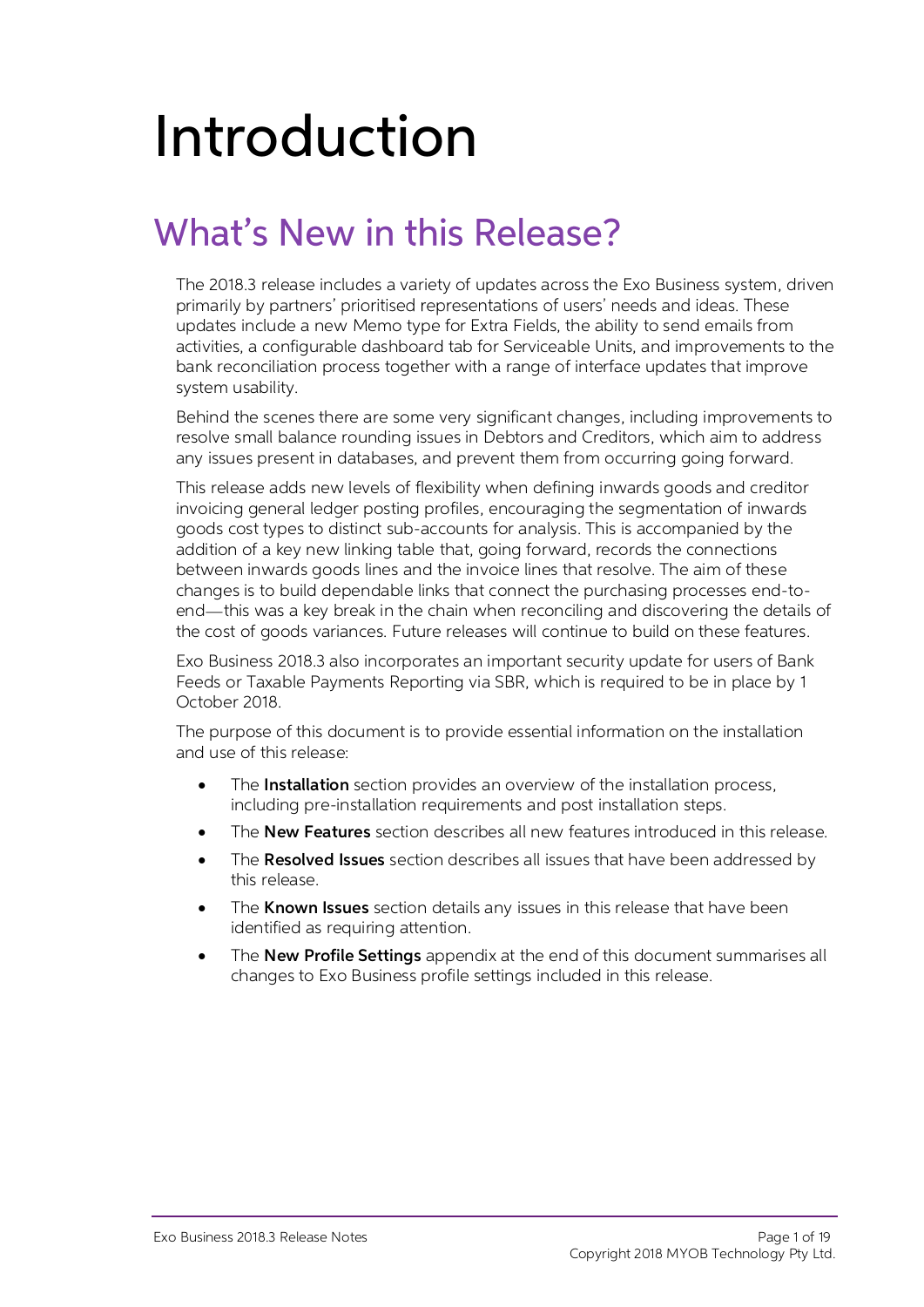# <span id="page-4-0"></span>Installation

## <span id="page-4-1"></span>Pre-Install Requirements

Minimum system requirements for PCs running MYOB Exo Business components are detailed below. Full details of requirements and supported operating systems for MYOB Exo Business are available on the <u>Minimum System Requireme</u>

The performance of the Exo Business system is not assured if these requirements are<br>not met. Similarly, performance cannot be assured if the Exo Business system is<br>installed on a server that is already under load from othe

### <span id="page-4-2"></span>Other Requirements

Certain features of MYOB Exo Business require one or more of the following:

- Internet access
- Microsoft Internet Explorer 7.0 or later
- Adobe® Acrobat Reader 7.0 or later

Microsoft Office connection requires Microsoft Word/Excel 2010 to 2016.

Contact synchronisation requires Microsoft Outlook 2010 to 2016.

MYOB Exo Business 2018.3 requires **ExonetLib.dll** version 2017.2.0 or later. Version 2017.2.0 is included with this release.

When installing manually on 64-bit operating systems, the file **RwEasyMAPI64.exe** must be copied from the **Supporting Files\RapWare** folder of the Exo Business DVD to the install directory. Register this file by running the following from a command prompt:

RwEasyMAPI64.exe /regserver

## <span id="page-4-3"></span>Installing MYOB Exo Business

Information on installing and upgrading MYOB Exo Business is available on the MYOB Exo Business Education Centre see the following pages:

- [Installing Exo Business](http://help.myob.com.au/exo/installexobusiness.htm)
- [Installing Exo Business Services](http://help.myob.com.au/exo/installexobusinessservices.htm)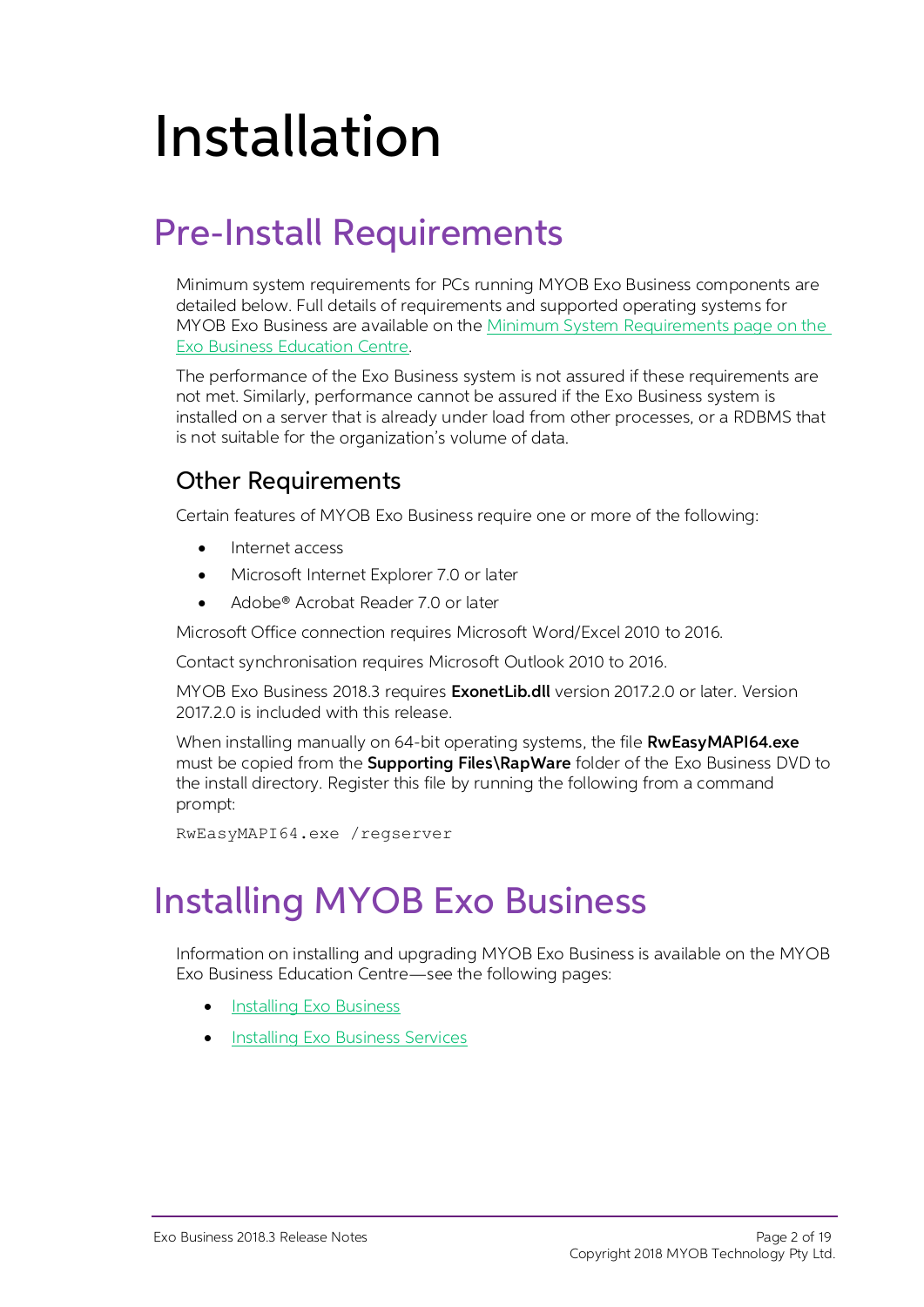## <span id="page-5-0"></span>Post-Installation

Once MYOB Exo Business software is installed, it must be configured for use.<br>Optionally, data can be migrated into the Exo Business system from another MYOB<br>product. The configuration and migration processes are detailed i Business Implementation Guide.

#### <span id="page-5-1"></span>Logging in to Exo Business

New MYOB Exo Business databases are installed with one or more default user accounts. When logging in to Exo Business for the first time, you must supply the following login details.

For a new blank database (EXO\_LIVE):

- $\bullet$  Default admin user = ExoAdmin
- $\bullet$  Default admin password = ExoAdmin

For the demonstration database (EXO\_DEMO):

- Default admin user = ExoAdmin
- Default admin password = ExoAdmin
- Default demo user = demo
- Default demo password = DEMO

Note: Passwords are case-sensitive.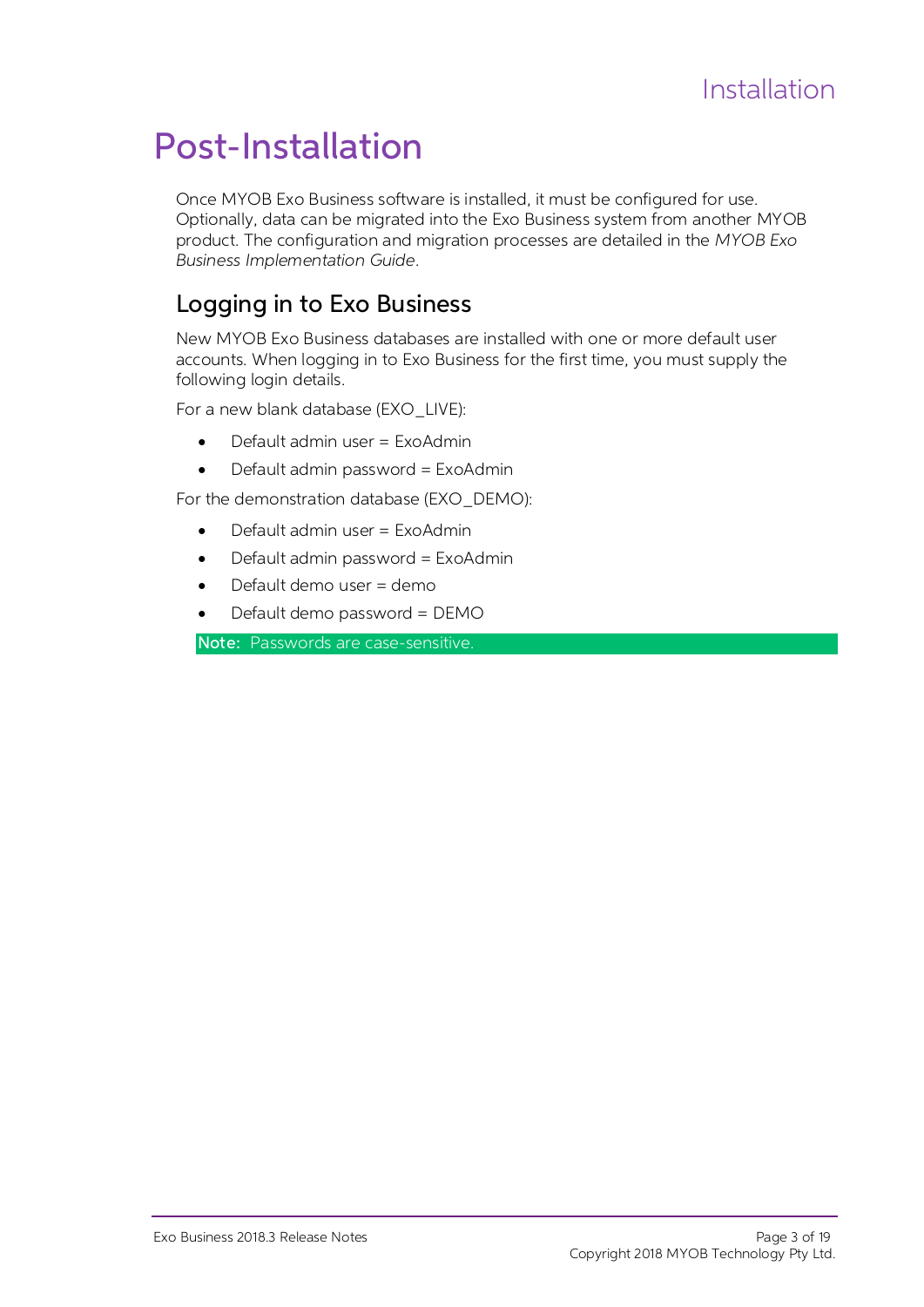## <span id="page-6-1"></span><span id="page-6-0"></span>Memo Extra Fields

This release adds a new "Memo" type for Extra Fields. A Memo Extra Field appears as an editable text box that can display multiple lines of text. Scroll bars are available if the text extends out the bottom of the field.



To create a Memo Extra Field, select "Memo" for the **Dialog type** and use the new Number of Lines field to specify how many lines high the memo box should be:

| CX                                                  |                  | MYOB Exo Configurator - Demo Mode                                                                                                                                                                                                                                                                                                                                     |                                |               | □ | $\times$ |
|-----------------------------------------------------|------------------|-----------------------------------------------------------------------------------------------------------------------------------------------------------------------------------------------------------------------------------------------------------------------------------------------------------------------------------------------------------------------|--------------------------------|---------------|---|----------|
| File Account Window Help                            |                  |                                                                                                                                                                                                                                                                                                                                                                       |                                |               |   |          |
| Ľ۳.                                                 |                  | Company \ Essential <a> B<br/> <u>Admin <a> J<br/>System <a> B<br/>Profiles <a> Examps <a> Staff <a> <a> <a> Y</a> Litties <a> <a> <a< a=""> <a> <a> <a> Company <a> <a> <a> <a< a=""> <a< a=""> Litties <a> <a< a=""> <a> <a< a=""> <a< a=""> <a<< u=""></a<<></a<></a<></a></a<></a></a<></a<></a></a></a></a></a></a></a<></a></a></a></a></a></a></a></a></u></a> |                                |               |   |          |
| $\times$ System                                     |                  |                                                                                                                                                                                                                                                                                                                                                                       |                                |               |   |          |
| <b>Display Names</b>                                |                  | 1 New   2 Edit   H Save X Cancel   m Delete   K 4 ▶ N   Et Add Field & Encryption                                                                                                                                                                                                                                                                                     |                                |               |   |          |
| $\times$ Event Log                                  | Table: CR_ACCS   | Field: X_MEMO                                                                                                                                                                                                                                                                                                                                                         |                                | Display: Memo |   |          |
| <b>Event Reason Classes</b><br><b>Event Reasons</b> | <b>Details</b>   |                                                                                                                                                                                                                                                                                                                                                                       |                                |               |   |          |
| Business Alerts<br>$\times$ Email Service           | Table name:      | CR_ACCS<br>$\checkmark$                                                                                                                                                                                                                                                                                                                                               | 01. DEFAULT CODE<br>02. X MEMO |               |   |          |
| Email Service Configurati                           | Field name:      | X MEMO                                                                                                                                                                                                                                                                                                                                                                | 03. Not used<br>04. Not used   |               |   |          |
| - Email Time Configuration<br>$\times$ Extra Fields | Display name:    | Memo                                                                                                                                                                                                                                                                                                                                                                  | 05. Not used<br>06. Not used   |               |   |          |
| <b>Standard Tables</b><br>Custom Tables (API)       | Tooltip:         |                                                                                                                                                                                                                                                                                                                                                                       | 07. Not used<br>08. Not used   |               |   |          |
| Manage Custom Tables                                | Data type:       | <b>CHARACTER</b>                                                                                                                                                                                                                                                                                                                                                      | 09. Not used<br>10. Not used   |               |   |          |
|                                                     | Length:          | 100                                                                                                                                                                                                                                                                                                                                                                   | 11. Not used<br>12. Not used   |               |   |          |
|                                                     | Position (1-38): | $\overline{2}$                                                                                                                                                                                                                                                                                                                                                        | 13. Not used<br>14. Not used   |               |   |          |
|                                                     | Size:            | 200                                                                                                                                                                                                                                                                                                                                                                   | 15. Not used<br>16. Not used   |               |   |          |
|                                                     |                  | Grid Column                                                                                                                                                                                                                                                                                                                                                           | 17. Not used<br>18. Not used   |               |   |          |
|                                                     | Dialog type:     | $\checkmark$<br>Memo                                                                                                                                                                                                                                                                                                                                                  | 19. Not used<br>20. Not used   |               |   |          |
|                                                     |                  | Mixed Case<br>Read Only                                                                                                                                                                                                                                                                                                                                               | 21. Not used<br>22. Not used   |               |   |          |
|                                                     | Number of Lines: | $\frac{1}{\sqrt{2}}$<br>$ 4\rangle$                                                                                                                                                                                                                                                                                                                                   | 23. Not used<br>24. Not used   |               |   |          |
|                                                     | Lookup SQL       | $\checkmark$                                                                                                                                                                                                                                                                                                                                                          | 25. Not used                   |               |   |          |
|                                                     |                  |                                                                                                                                                                                                                                                                                                                                                                       | 26. Not used<br>27. Not used   |               |   |          |
|                                                     | Key field:       | <b>ACCNO</b>                                                                                                                                                                                                                                                                                                                                                          | 28. Not used<br>29. Not used   |               |   |          |
|                                                     | Display field:   | <b>NAME</b>                                                                                                                                                                                                                                                                                                                                                           | 30. Not used                   |               |   |          |
|                                                     |                  |                                                                                                                                                                                                                                                                                                                                                                       | 31. Not used<br>32. Not used   |               |   |          |
|                                                     |                  |                                                                                                                                                                                                                                                                                                                                                                       | 33. Not used                   |               |   |          |
|                                                     |                  |                                                                                                                                                                                                                                                                                                                                                                       | 34. Not used<br>35. Not used   |               |   |          |
|                                                     |                  |                                                                                                                                                                                                                                                                                                                                                                       | 36. Not used                   |               |   |          |
|                                                     |                  |                                                                                                                                                                                                                                                                                                                                                                       | 37. Not used                   |               |   |          |
|                                                     |                  |                                                                                                                                                                                                                                                                                                                                                                       | 38. Not used                   |               |   |          |
| $\checkmark$<br>$\rightarrow$                       |                  |                                                                                                                                                                                                                                                                                                                                                                       |                                |               |   |          |
| Motopartz.com.au                                    | ExoAdmin<br>Demo |                                                                                                                                                                                                                                                                                                                                                                       |                                |               |   | 45       |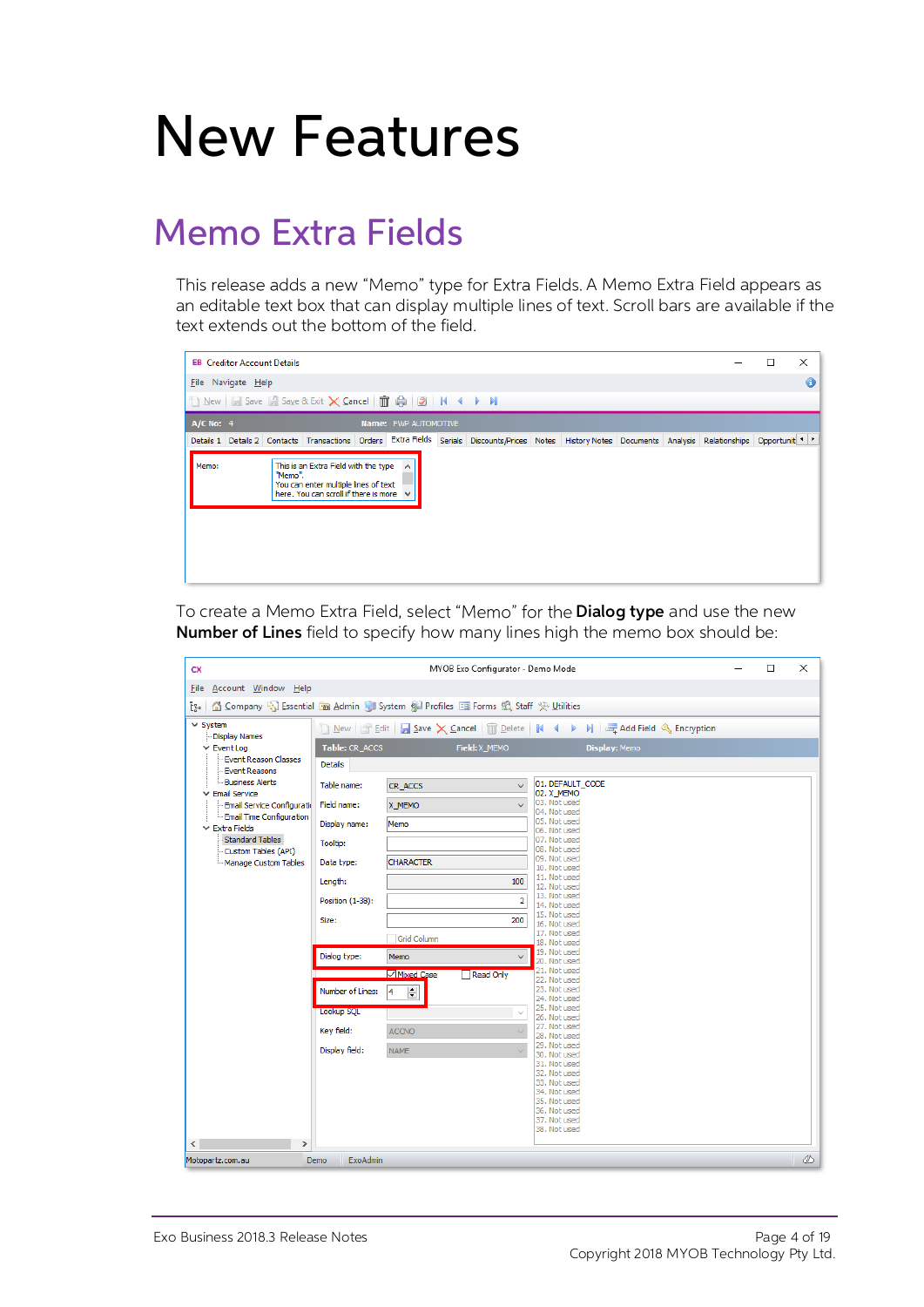## <span id="page-7-3"></span><span id="page-7-0"></span>Emailing Activities

This release adds the ability to send emails when an activity (task or appointment) is saved. If the new **Send Email** option is ticked, an email will be sent to the users assigned to the task whenever it is saved.

| <b>EB</b> Activity - Untitled |                                                                         |                                     |           |                    |         |              | П                             | × |
|-------------------------------|-------------------------------------------------------------------------|-------------------------------------|-----------|--------------------|---------|--------------|-------------------------------|---|
| File                          |                                                                         |                                     |           |                    |         |              |                               |   |
|                               | Save & Exit   Save & New X Cancel   Delete @ Recurrence V Mark Complete |                                     |           |                    |         |              |                               |   |
| Details                       |                                                                         |                                     |           |                    |         |              |                               |   |
| <b>Activity Type:</b>         | Appointment<br>$\checkmark$                                             | Type:                               |           | $\checkmark$       |         | Send Email   | $\sqrt{\ }$ Sync with Outlook |   |
| Subject:                      |                                                                         |                                     |           |                    |         |              |                               |   |
| Company:                      |                                                                         |                                     |           |                    |         | Phone:       |                               |   |
| Contact:                      |                                                                         |                                     | Phone:    |                    |         | Mobile:      |                               |   |
| Job Code:                     |                                                                         | Order:                              |           |                    | Ord No: |              |                               |   |
| Opportunity:                  |                                                                         | Asset:                              |           |                    |         |              |                               |   |
| Serviceable Unit:             |                                                                         |                                     |           |                    |         |              |                               |   |
| Campaign Wave:                |                                                                         |                                     |           |                    |         |              |                               |   |
| Label:                        | None                                                                    | $\overline{\phantom{a}}$<br>Status: |           | <b>Not Started</b> |         | $\checkmark$ |                               |   |
| Assigned To:                  | <b>INTERNET SALES</b>                                                   | $\checkmark$                        | Priority: | Normal             |         | $\checkmark$ |                               |   |
| Assigned By:                  | <b>EXO BUSINESS ADMIN ACCOUNT</b>                                       |                                     |           |                    |         |              |                               |   |

The **Assigned To** dropdown allows for multiple selections—if the activity has been assigned to multiple users, a single email will be sent, addressed to all users.

Note: Emails use the new EMAILTASK.CLF form, and optionally an EMAILTASK.CLE report for the body of the email. If EMAILTASK.CLE is not available, the email will contain default text.

## <span id="page-7-1"></span>Payment Surcharges

This release adds the ability to set up a surcharge on Payment Types, e.g. a surcharge<br>on credit card transactions. You can enter a fixed surcharge or a percentage surcharge<br>(but not both). When an invoice is generated wit

#### <span id="page-7-2"></span>Important: Restrictions on the Surcharge Feature

As of the 2018.3 release, the payment surcharge feature is considered a "pilot release". It is still under development, and will be expanded on in future releases. At this stage,<br>the fields for setting up surcharges are disabled in the user interface—assistance from<br>a business partner is required to populate t

Surcharges are not supported for Payment Types that include rounding. If a value is<br>entered into the **Round to this many cents** field on the POS tab, any surcharge values<br>will be deleted

Surcharges are not supported for invoices with multiple GST rates.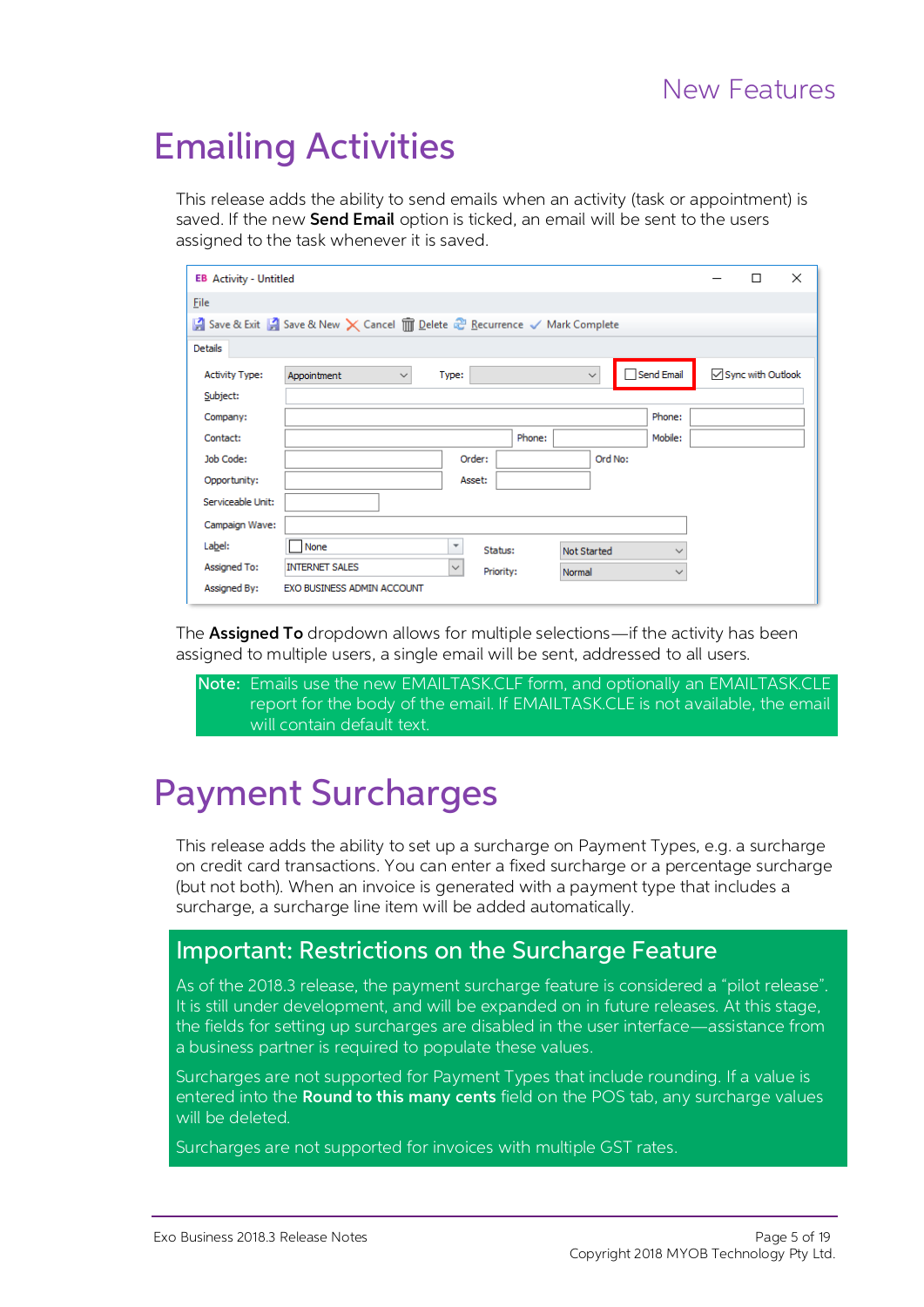## <span id="page-8-0"></span>Creditor Default GL Codes

This release adds the ability to specify a default GL code for Creditor accounts—a new General Ledger section with a **Default Code** field has been added to the Details 2 tab of the Creditor Account Details window:

| <b>EB</b> Creditor Account Details     |                                                                                                                                                            |                  | $\Box$ | $\times$  |
|----------------------------------------|------------------------------------------------------------------------------------------------------------------------------------------------------------|------------------|--------|-----------|
| File Navigate Help                     |                                                                                                                                                            |                  |        | $\bullet$ |
|                                        |                                                                                                                                                            |                  |        |           |
| A/C No: 22                             | Name: OFFICE PRODUCTS DEPOT                                                                                                                                |                  |        |           |
|                                        | Details 1 Details 2 Contacts Transactions Orders Extra Fields Serials Discounts/Prices Notes History Notes Documents Analysis Relationships Opportunit ( ) |                  |        |           |
| Payment                                | <b>GST</b>                                                                                                                                                 |                  |        |           |
| Default Payment Type:<br><b>CHEQUE</b> | $\checkmark$<br>A.B.N.:                                                                                                                                    |                  |        |           |
|                                        | -1. AUTO SELECT RATE<br>Override GST rate:                                                                                                                 |                  |        |           |
| <b>BSB Acc#</b>                        |                                                                                                                                                            |                  |        |           |
| <b>Bank Account Name:</b>              | <b>Remittance</b>                                                                                                                                          |                  |        |           |
| <b>Statement Text:</b>                 | Send M-Powered Payment Remittances                                                                                                                         |                  |        |           |
| Miscellaneous                          |                                                                                                                                                            |                  |        |           |
| Default Invoice Mode:                  | GL.<br>$\checkmark$                                                                                                                                        |                  |        |           |
| Primary Lead Time:                     | 1                                                                                                                                                          |                  |        |           |
| Secondary Lead Time:                   | Social Media<br>0                                                                                                                                          |                  |        |           |
| Prompt Payment Discount (%):           | Facebook:<br>5                                                                                                                                             |                  |        |           |
| <b>Remittance Contact:</b>             | LinkedIn:                                                                                                                                                  |                  |        |           |
|                                        | $\overline{\mathbf{v}}$<br>Twitter:                                                                                                                        |                  |        |           |
| <b>Remittance Method:</b>              | $\checkmark$                                                                                                                                               |                  |        |           |
|                                        | General Ledger                                                                                                                                             |                  |        |           |
|                                        | Default Code:<br>02000-00                                                                                                                                  | <b>PURCHASES</b> |        |           |
| Pop-Up alert:                          |                                                                                                                                                            |                  |        |           |
|                                        |                                                                                                                                                            |                  |        |           |
|                                        |                                                                                                                                                            |                  |        |           |
|                                        |                                                                                                                                                            |                  |        |           |
|                                        |                                                                                                                                                            |                  |        |           |
|                                        |                                                                                                                                                            |                  |        |           |
| Motopartz.com.au                       |                                                                                                                                                            |                  |        |           |

If a default GL code is specified here, it will be used to pre-populate invoice lines for that Creditor:

| <b>EB</b> Creditor Invoice Entry                                                                                                                                                                                                                                 |   | П        | $\times$ |
|------------------------------------------------------------------------------------------------------------------------------------------------------------------------------------------------------------------------------------------------------------------|---|----------|----------|
| File Utilities Help                                                                                                                                                                                                                                              |   |          |          |
| New   Save X Cancel A Goods Receipt > \* \* New Account   B Tax Rates   B Toggle Mode   \\ B   B                                                                                                                                                                 |   |          |          |
| Alert:<br><b>Account: OFFICE PRODUCTS DEPOT</b>                                                                                                                                                                                                                  |   | Mode: GL |          |
| Invoice Payments Documents                                                                                                                                                                                                                                       |   |          |          |
| Salesperson: 8. EXO BUSINESS ADMIN ACCOUNT<br>Account: 22. OFFICE PRODUCTS DEPOT                                                                                                                                                                                 |   |          |          |
| ▥▾<br>0. May 2018<br>Invoice date:<br>10.05.2018<br>Invoice<br>Age:<br>$\checkmark$<br>no:<br>∏▼<br>Payment due:<br>AUD:<br>Order no:<br>20.06.2018                                                                                                              |   |          |          |
| Job code:<br>1. Sydney<br>Location:<br>Branch:<br>0. SYDNEY<br>$\checkmark$<br>$\checkmark$                                                                                                                                                                      |   |          |          |
| Job Code Cost Type Cost Grou Batch Co Options Branch No Analysis ( ^<br>Disc % Total<br>@Price<br><b>GST</b><br><b>Gross Total</b><br><b>The Second Second</b><br>$\cdots$ GST<br><b>PURCHASES</b><br>00-02000-00<br>0.00<br>GL.<br>0.0<br>0.00<br>0.00<br> 0.00 | n |          |          |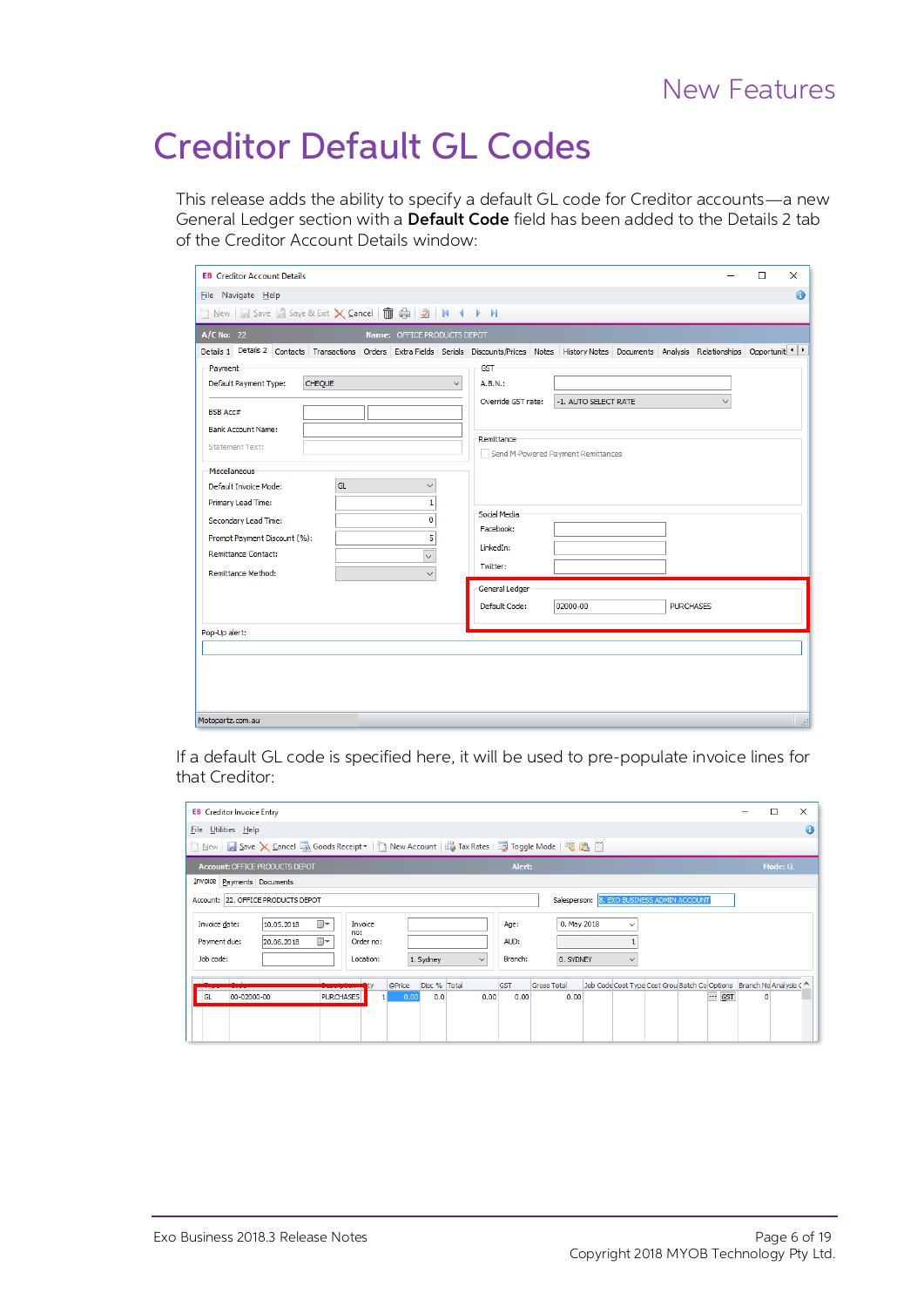## <span id="page-9-0"></span>Filtering Parameters in Exo Clarity

This release adds full support for filtering Clarity report parameters by the value of another parameter. For example, a report could contain a "parent" parameter that specifies a GL account and a "child" parameter that sp

<span id="page-9-3"></span>To do this, in the **Source SQL** of the child parameter, use the name of the parent parameter preceded with a colon as a parameter in the SQL statement. For example, the parameter for selecting a subaccount could contain:

```
select distinct s.subaccno, s.name from glsubaccs s join 
glaccs g on g.accno = s.accno where g.accno = :GLAccount
```
In this example, the name of the parent parameter is "GLAccount".

When a value is selected for the GLAccount parameter, this will automatically update the subaccount parameter to show the subaccounts of the selected GL account.

Note: In previous releases, it was possible to set up a parameter like this, but it would not be updated until the user double-clicked on the child parameter's label. As of this release, the update happens automatically.

## <span id="page-9-1"></span>Interface Updates

This release includes updates to the Exo Business user interface to improve workflows and make the system easier to use.

#### <span id="page-9-2"></span>Updates to the Stock Movements Windows

This release includes interface updates to the Stock Movement Transactions window and the Stock Movement Import window introduced in the 2018.2 release.

#### Tab Ordering

This release updates the tab ordering on the Stock Movements windows to make it easier for users to navigate:

- Pressing Tab at the end of the last line now adds a new line and moves to it.
- The tab ordering does not include the read-only Errors column.

#### Hiding Analysis Codes

The **Hide Analysis Code Column** profile setting now applies to the Stock Movement<br>Transactions and Stock Movement Import windows. When this setting is ticked, the<br>Analysis Codes column will not appear on either of these wi

Note: Remember that the Analysis codes mandatory for every transaction setting<br>overrides this setting—when Analysis codes mandatory for every<br>transaction is ticked, the Analysis Codes column will always appear.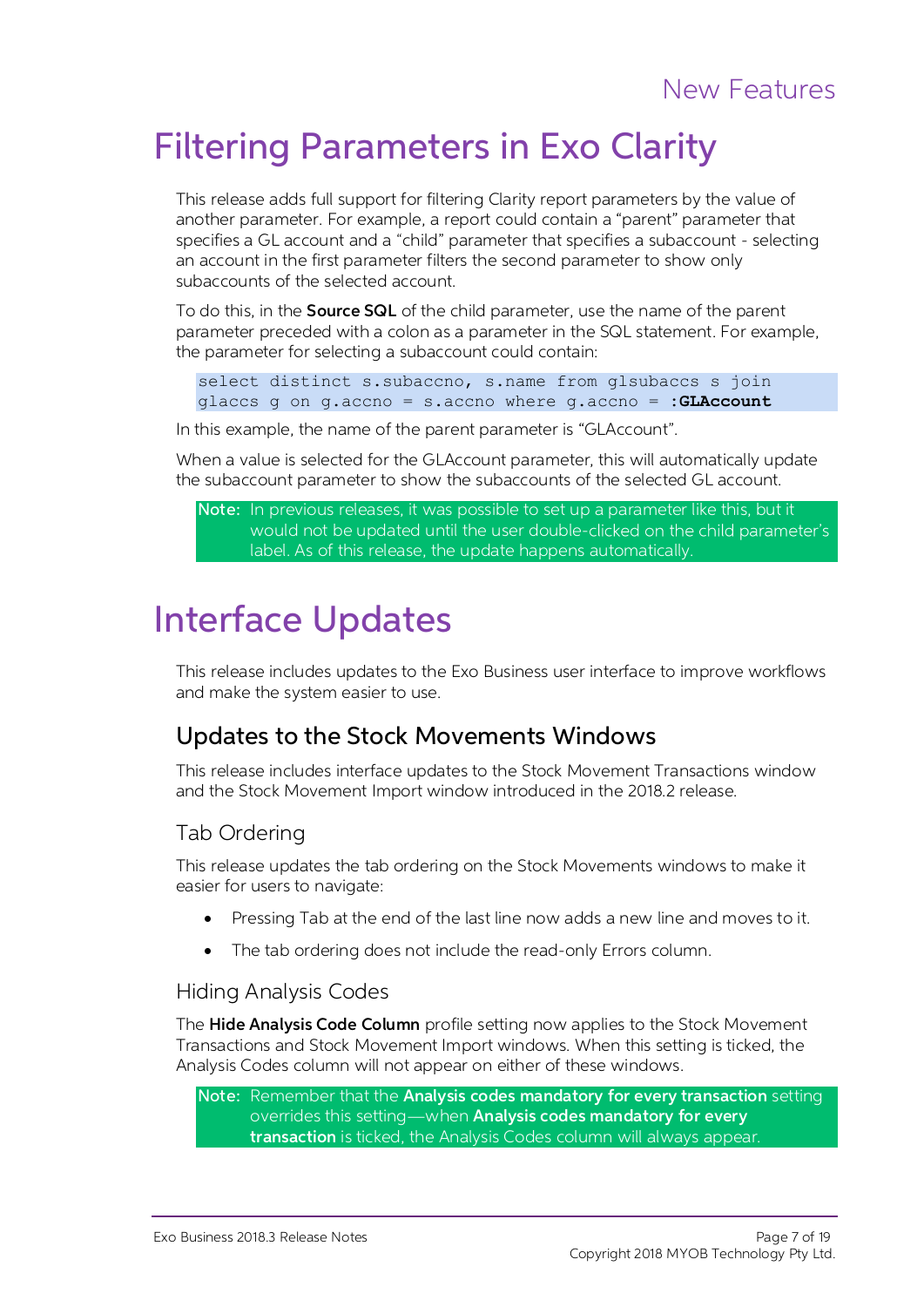#### Stock Movement Import Location

The To Location field of the Stock Movement Import window now displays the location number and its short name, making it easier to select locations:

|                     | <b>EB</b> Stock Movement Import     |                                   |     |                                                  |                        |                   |  |  |  |  |  |
|---------------------|-------------------------------------|-----------------------------------|-----|--------------------------------------------------|------------------------|-------------------|--|--|--|--|--|
|                     | File Import Help                    |                                   |     |                                                  |                        |                   |  |  |  |  |  |
|                     |                                     |                                   |     |                                                  |                        |                   |  |  |  |  |  |
| <b>New Transfer</b> |                                     |                                   |     |                                                  |                        |                   |  |  |  |  |  |
| 01.06.2018<br>Date: | Reference: TRANSFER<br>$\checkmark$ |                                   |     |                                                  |                        |                   |  |  |  |  |  |
| Initials:           | $\vee$<br>Location:<br>1. Sydney    | Age: 1. June 2018<br>$\checkmark$ |     |                                                  |                        |                   |  |  |  |  |  |
| Stock Code          | <b>Description</b>                  | Batch #                           | Qty | To Location                                      |                        | <b>Unit Price</b> |  |  |  |  |  |
| AIRFIL01            | <b>OVALCHROME AIR FILTER</b>        |                                   |     | $1 6$ . TRN                                      | $\overline{\mathbf v}$ | 53.64             |  |  |  |  |  |
|                     |                                     |                                   |     | 1. SYD<br>2. MEL<br>3. BRIS<br>4. AKLD<br>6. TRN |                        |                   |  |  |  |  |  |

#### <span id="page-10-0"></span>Negative Stock Warnings

In previous releases, if the **Prevent processing to negative stock levels** profile setting was unticked, users would never see a warning or error message when they processed a stock movement that would result in negative s

This release now uses the existing **Stock out warnings** profile setting to display a<br>warning message when a stock movement will result in negative stock levels. The two<br>settings interact as follows:

- If Prevent processing to negative stock levels is ticked, users will not be able to process stock to negative levels—an error message will appear to prevent this.
- If Prevent processing to negative stock levels is <u>unticked</u> and **Stock out** warnings is <u>ticked</u>, a warning message will appear when a user attempts to process stock to negative levels, but the user can dismiss the warn
- If Prevent processing to negative stock levels and Stock out warnings are <u>both unticked</u>, the user can process stock to negative levels, and no warning or error messages will appear.

### <span id="page-10-1"></span>Larger Narrative Entry Windows

The New Narrative window that appears when adding a narrative to a transaction line has been made larger, to allow more text to be entered and viewed without having to scroll.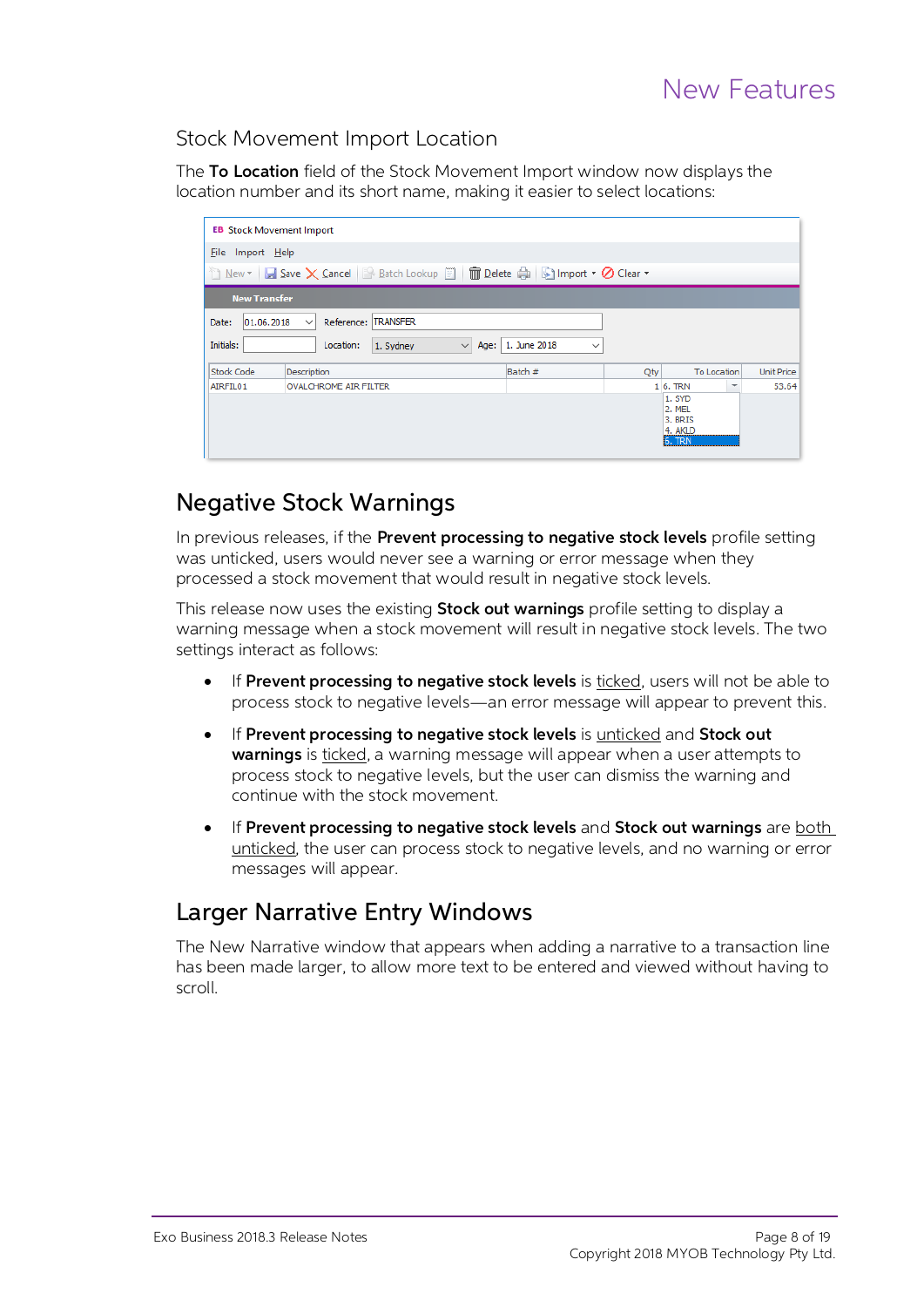### <span id="page-11-0"></span>Job Type Short Code

A **Short code** field has been added to the Setup Job Types window, allowing you to view and edit the short code for each type:

| JC Setup Job Types       |                                   | × |
|--------------------------|-----------------------------------|---|
| File Help                |                                   | A |
| î,                       | New   Save X Cancel   Delete      |   |
| $No: 2$                  | <b>Description: MAJOR SERVICE</b> |   |
| <b>Details</b>           |                                   |   |
| Job type no:<br>$\sim$ 2 |                                   |   |
| Job type name:           | <b>MAJOR SERVICE</b>              |   |
| Gantt bar colour:        | Clear<br>                         |   |
| Short code:              | <b>MAJ</b>                        |   |
|                          |                                   |   |
|                          |                                   |   |
|                          |                                   |   |
|                          |                                   |   |
| Motopartz.com.au         |                                   |   |

### <span id="page-11-1"></span>Padding Spaces in Bank File Formats

When setting up bank file formats for Debtor (Direct Debit) or Creditor (Direct Credit) banks, you can enter #32 in the **Pad Char** field to indicate that files should be padded with the space character. A new field caption

|                  | CX Setup Bank File Format       |              |                           | $\Box$ | ×         |
|------------------|---------------------------------|--------------|---------------------------|--------|-----------|
| $Eile$ $Help$    |                                 |              |                           |        | $\bullet$ |
|                  | New Save X Cancel T Delete      |              |                           |        |           |
|                  |                                 |              |                           |        |           |
|                  |                                 |              |                           |        |           |
| Type             | Order Description               |              | Data Type                 |        |           |
|                  |                                 |              |                           |        |           |
|                  |                                 |              |                           |        |           |
|                  |                                 |              |                           |        |           |
|                  |                                 |              |                           |        |           |
|                  |                                 |              |                           |        |           |
|                  |                                 |              |                           |        |           |
|                  |                                 |              |                           |        |           |
|                  |                                 |              |                           |        |           |
|                  |                                 |              |                           |        |           |
| <b>Details</b>   |                                 |              |                           |        |           |
| Data Format:     |                                 | $\checkmark$ | Field Width:              |        |           |
| Text:            |                                 | $\sim$       | Alignment<br><b></b> Left |        |           |
| Pad Char:        | (Enter #32 for Space character) |              | $\bigcirc$ Right          |        |           |
| Motopartz.com.au |                                 |              |                           |        |           |
|                  |                                 |              |                           |        |           |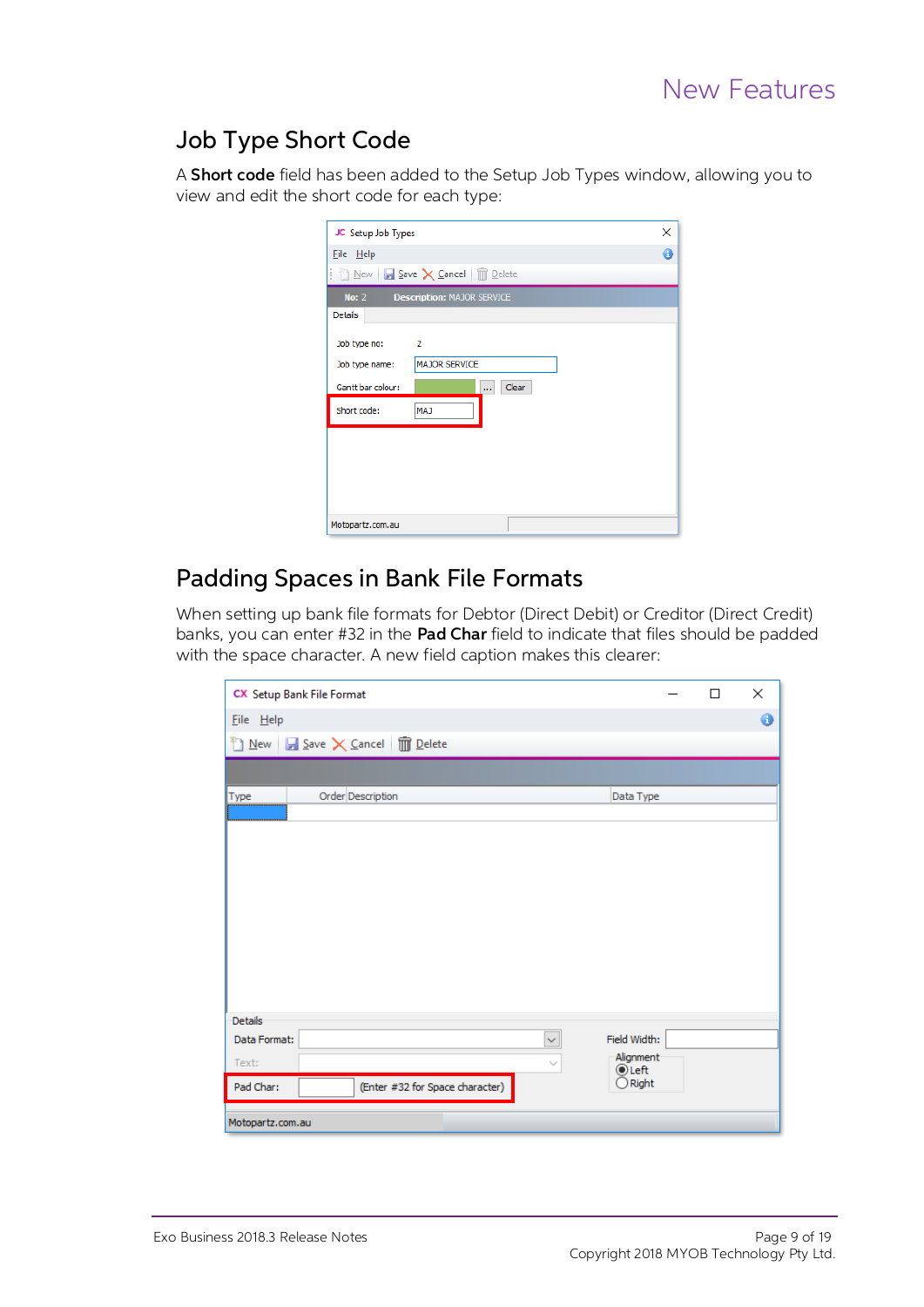#### <span id="page-12-0"></span>Updates to the Bank Reconciliation Window

This release includes the following interface updates to the Bank Reconciliation window:

- When a line is highlighted, the entire line changes colour to indicate its status:
	- o Red Transactions found using the search function
	- $\circ$  Blue Reconciled transactions
	- $\circ$  Black Unmatched/unreconciled transactions
	- o Green prematched/automatically matched transactions
- The **Show Reconciled Items** option in the Setup menu now shows a tick mark to indicate if the option is turned on or off.
- Tooltip text and text in the Help pane at the bottom of the window has been updated to show keyboard shortcuts for the highlighted control.

#### <span id="page-12-1"></span>Extra Staff Configuration Columns

More columns are available on the Search tab of the Staff Setup screen, including<br>employees' assigned menus and profiles, when they last logged in, when their<br>passwords were last changed, when their passwords are due to ex Show visible columns:

| <b>CX</b>                                                                                                                                                                                                 |                                                                                                                                                                                                                                                                                                                          | MYOB Exo Configurator - Demo Mode                                                                                                                                                                                                                                                                                                               |                  |                                                                                                                                                                          |                                                                                                                                                                                                                                                                                                   | п      | ×             |
|-----------------------------------------------------------------------------------------------------------------------------------------------------------------------------------------------------------|--------------------------------------------------------------------------------------------------------------------------------------------------------------------------------------------------------------------------------------------------------------------------------------------------------------------------|-------------------------------------------------------------------------------------------------------------------------------------------------------------------------------------------------------------------------------------------------------------------------------------------------------------------------------------------------|------------------|--------------------------------------------------------------------------------------------------------------------------------------------------------------------------|---------------------------------------------------------------------------------------------------------------------------------------------------------------------------------------------------------------------------------------------------------------------------------------------------|--------|---------------|
| Account Window Help<br><b>File</b>                                                                                                                                                                        |                                                                                                                                                                                                                                                                                                                          |                                                                                                                                                                                                                                                                                                                                                 |                  |                                                                                                                                                                          |                                                                                                                                                                                                                                                                                                   |        |               |
|                                                                                                                                                                                                           |                                                                                                                                                                                                                                                                                                                          |                                                                                                                                                                                                                                                                                                                                                 |                  |                                                                                                                                                                          |                                                                                                                                                                                                                                                                                                   |        |               |
|                                                                                                                                                                                                           |                                                                                                                                                                                                                                                                                                                          |                                                                                                                                                                                                                                                                                                                                                 |                  |                                                                                                                                                                          |                                                                                                                                                                                                                                                                                                   |        |               |
| ř٤.<br>$\times$ Staff<br>$\times$ Menus<br>Dropdown Menu<br><b>Business Flow Menu</b><br>- Menu Definition<br>Setup Widgets<br>$\vee$ Profile Assignment<br><b>Staff</b><br>Computer<br>Security Profiles | Company \ Essential \ Admin \ J System \ Profiles = Forms \ Staff \ Utilities<br><b>Staff No: 1</b><br>Search:<br>Filter<br>Staff No Staff Name<br>1 BRIDGET FAIRV<br>2 DAVID CRANSTO<br>9 DEMO<br>8 EXO BUSINESS A<br><b>4 GREG MANNING</b><br><b>6 INTERNET SALES</b><br>5 MALCOLM BREET<br>7 SYSDBA<br>3 TIM MCINTOSH | Name: BRIDGET FAIRWEATHER<br><b>CX Visible Columns</b><br>Column Title<br>Staff No<br>$\vee$ Staff Name<br>√ API Access<br>OnTheGo Access<br>$\overline{\vee}$ Active<br>$\triangledown$ Job Title<br>Extension<br>Phone<br>Home Phone<br>$\sqrt{}$ Menu<br>Security Profile<br>□ User Profile<br>$\sqrt{ }$ Login Id<br>Password Changed<br>OK | ×<br>Α<br>Cancel | Active Job Title<br>☑<br><b>SALES</b><br><b>SALES</b><br>☑<br>☑<br>☑<br>☑<br><b>SALES</b><br>$\checkmark$<br>☑<br><b>SALES</b><br>☑<br>$\checkmark$<br><b>SALES</b><br>9 | Menu<br><b>Exo Business Master</b><br><b>Exo Business Master</b><br>FINANCIAL CONTROLLER / ADMINIST<br>FINANCIAL CONTROLLER / ADMINIST<br><b>Exo Business Master</b><br><b>Exo Business Master</b><br><b>Exo Business Master</b><br>FINANCIAL CONTROLLER / ADMINIST<br><b>Exo Business Master</b> | Search |               |
|                                                                                                                                                                                                           | $\left\langle \cdot \right\rangle$                                                                                                                                                                                                                                                                                       |                                                                                                                                                                                                                                                                                                                                                 |                  |                                                                                                                                                                          |                                                                                                                                                                                                                                                                                                   |        | $\rightarrow$ |
|                                                                                                                                                                                                           |                                                                                                                                                                                                                                                                                                                          |                                                                                                                                                                                                                                                                                                                                                 |                  |                                                                                                                                                                          |                                                                                                                                                                                                                                                                                                   |        |               |
| Motopartz.com.au                                                                                                                                                                                          | ExoAdmin<br><b>Demo</b>                                                                                                                                                                                                                                                                                                  |                                                                                                                                                                                                                                                                                                                                                 |                  |                                                                                                                                                                          |                                                                                                                                                                                                                                                                                                   |        | 46            |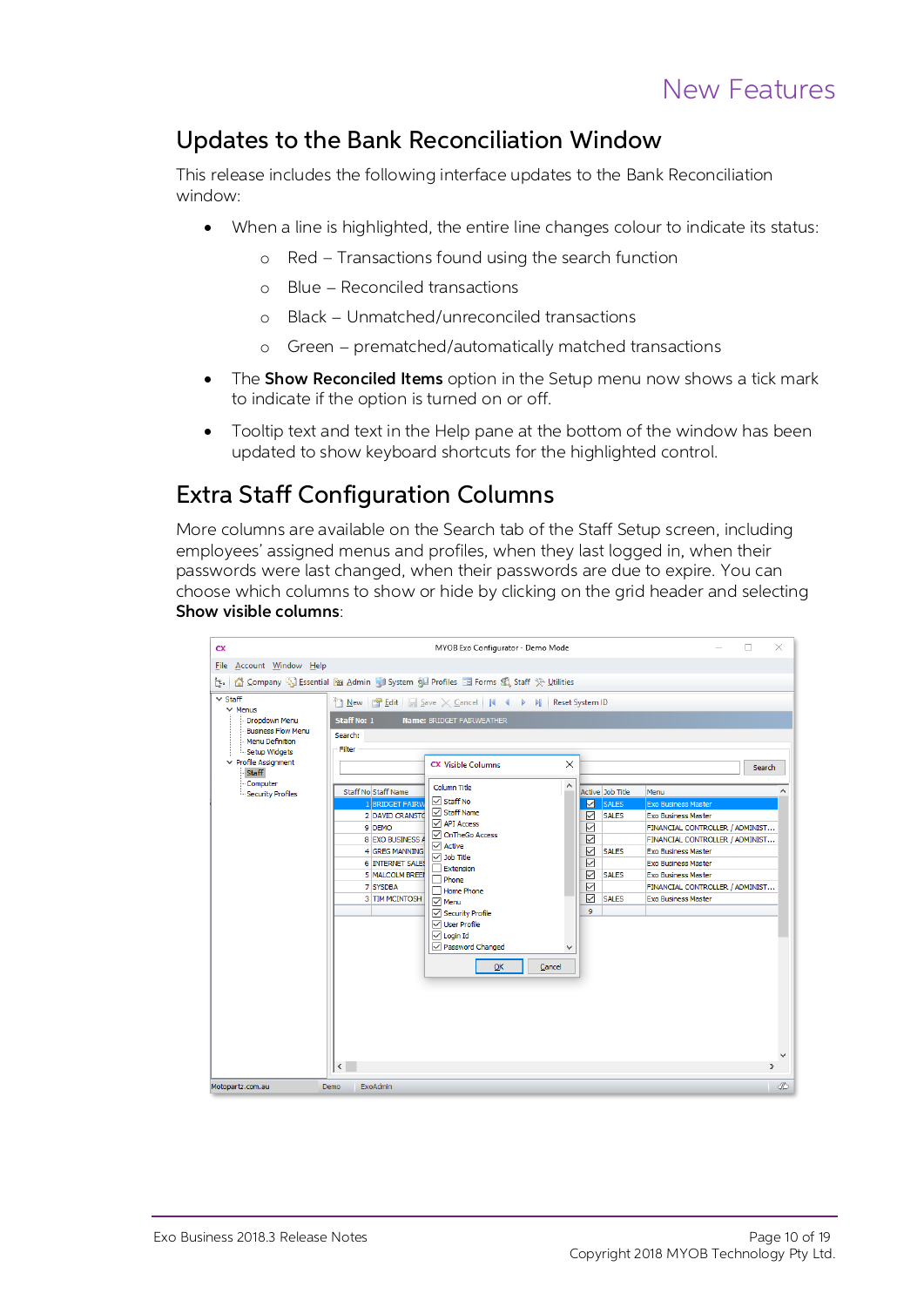### <span id="page-13-0"></span>Fixed Assets Financial Year

The Year End Rollover function in the Exo Fixed Assets module now displays which financial years the General Ledger and Asset Register are currently in.

| <b>AS</b> Asset Register Year End Rollover                                     |                                          | □        | ×         |
|--------------------------------------------------------------------------------|------------------------------------------|----------|-----------|
| File Navigate Help                                                             |                                          |          | 0         |
| New   Save X Cancel   1 4   1   2   Refresh   Run EOY                          |                                          |          |           |
|                                                                                |                                          |          |           |
| ▦▾<br>Rollover date: 05.09.2018<br>General Ledger Financial Year: Current Year | Asset Register Financial Year: Next Year |          |           |
| Asset No Asset Name                                                            | Last Dep                                 |          | Dep Value |
| 1000 NISSAN MAXIMA                                                             | 05 Sep 2018                              |          | 19500     |
| 1001 AUCKLAND OFFICE PC                                                        | 05 Sep 2018                              |          | 2390      |
| 1002 DELIVERY VAN #1                                                           | 05 Sep 2018                              | 13333.33 |           |
| 1003 SERVER - AUCKLAND                                                         | 05 Sep 2018                              | 3551.11  |           |
| 1004 OFFICE PC - WELLINGTON                                                    | 05 Sep 2018                              | 3111.11  |           |
| 1005 OFFICE PC - CHRISTCHURCH                                                  | 05 Sep 2018                              |          | 3333.33   |
| 1006 HONDA ACCORD                                                              | 05 Sep 2018                              |          | 8730      |
|                                                                                |                                          |          |           |
|                                                                                |                                          |          |           |

The Asset Register year is highlighted if the two are not in the same year.

# <span id="page-13-1"></span>Updates to Serviceable Units

### <span id="page-13-2"></span>Activities

This release adds the ability to create activities (appointments or tasks) for serviceable units. An Activities tab has been added to the Exo Serviceable Units window, and a New Activity button is available in the toolbar:

| <b>JC</b> Exo Serviceable Units |       |                                                                             |      |             |          |                                               | $\times$          |
|---------------------------------|-------|-----------------------------------------------------------------------------|------|-------------|----------|-----------------------------------------------|-------------------|
| Eile Navigate Help              |       |                                                                             |      |             |          |                                               |                   |
|                                 |       | <b>Dew F</b> Save <b>F</b> Save & Exit <b>X</b> Cancel   14 4 ▶ 14   [ ]    |      |             |          |                                               |                   |
| Unit $\#: 1$                    | Code: | $SVJ-625$                                                                   |      |             |          | Description: 2006 BLUE HOLDEN COMMODORE WAGON |                   |
|                                 |       | Details Contacts Contact History Serviceable History Notepad Schedules Docs |      | Activities  | Analysis |                                               |                   |
| Subject                         |       | Priority                                                                    | Type | Status      |          | <b>Contact Name</b>                           | <b>Start Date</b> |
| Service and WOF                 |       | Normal                                                                      |      | Not Started |          | Owen Denton                                   | 30.08.2018        |
|                                 |       |                                                                             |      |             |          |                                               |                   |
|                                 |       |                                                                             |      |             |          |                                               |                   |
|                                 |       |                                                                             |      |             |          |                                               |                   |
|                                 |       |                                                                             |      |             |          |                                               |                   |
|                                 |       |                                                                             |      |             |          |                                               |                   |
|                                 |       |                                                                             |      |             |          |                                               |                   |
|                                 |       |                                                                             |      |             |          |                                               |                   |
|                                 |       |                                                                             |      |             |          |                                               |                   |

A **Serviceable Unit** field has been added to the Activity window. This field displays the unit that the activity is associated with, or you can associate an existing activity with a unit by entering its ID into this field.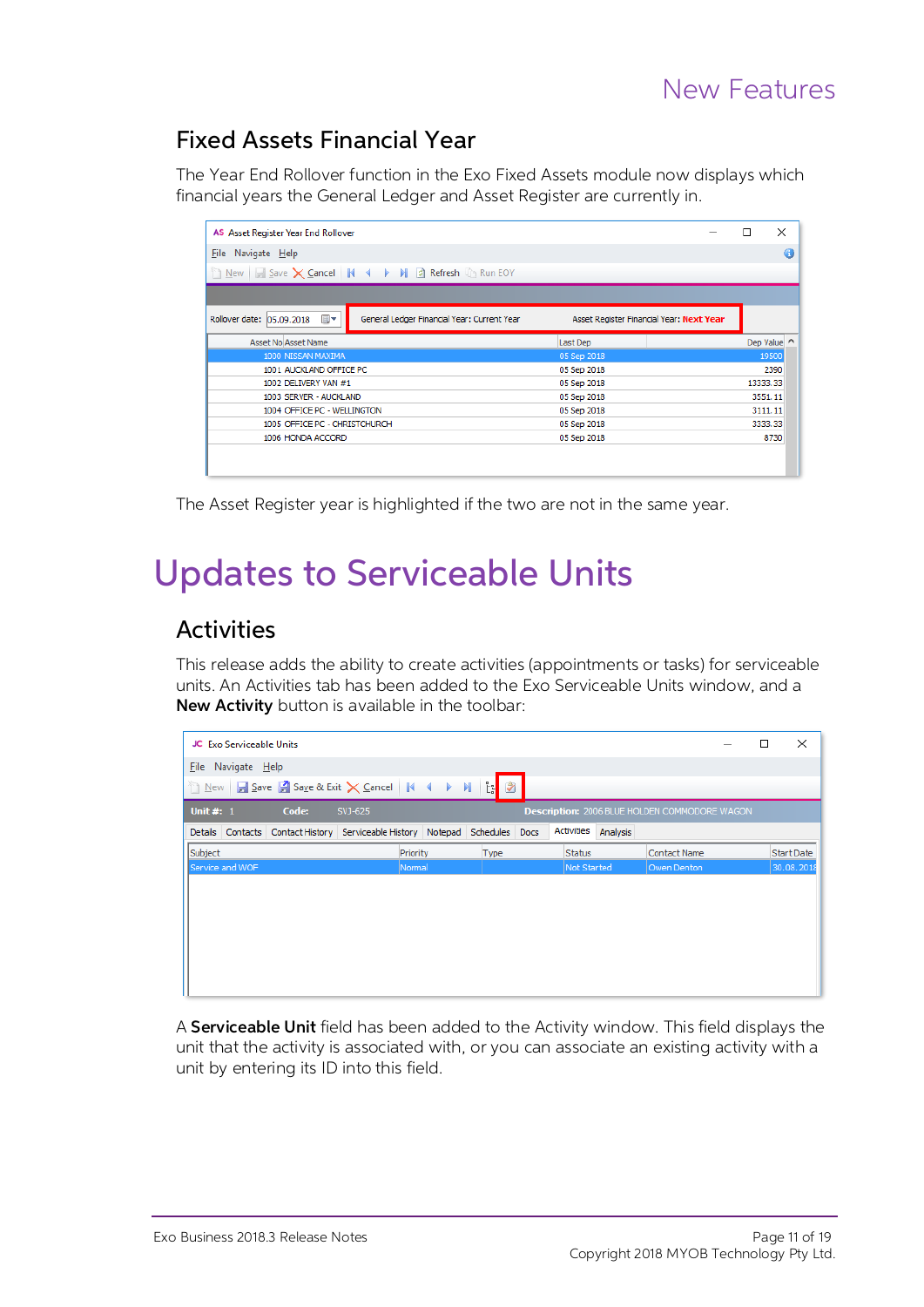| JC Activity - Untitled                                                                      |              |  | п                   | × |  |
|---------------------------------------------------------------------------------------------|--------------|--|---------------------|---|--|
| File                                                                                        |              |  |                     |   |  |
| Save & Exit Save & New X Cancel n Delete & Recurrence √ Mark Complete                       |              |  |                     |   |  |
| <b>Details</b>                                                                              |              |  |                     |   |  |
| Send Email<br><b>Activity Type:</b><br>Type:<br>Appointment<br>$\checkmark$<br>$\checkmark$ |              |  | ○ Sync with Outlook |   |  |
| Subject:                                                                                    |              |  |                     |   |  |
| Phone:<br>Company:                                                                          |              |  |                     |   |  |
| Mobile:<br>Phone:<br>Contact:                                                               |              |  |                     |   |  |
| Ord No:<br>Job Code:<br>Order:                                                              |              |  |                     |   |  |
| Opportunity:<br>Asset:                                                                      |              |  |                     |   |  |
| Serviceable Unit:<br>SVJ-625<br>2006 BLUE HOLDEN COMMODORE WAGON                            |              |  |                     |   |  |
| Campaign Wave:                                                                              |              |  |                     |   |  |
| Label:<br>None<br>$\overline{\mathbf v}$<br>Status:<br><b>Not Started</b>                   | $\checkmark$ |  |                     |   |  |
| Assigned To:<br>EXO BUSINESS ADMIN ACCOUNT<br>$\checkmark$<br>Priority:<br>Normal           | $\checkmark$ |  |                     |   |  |
| Assigned By:<br>EXO BUSINESS ADMIN ACCOUNT                                                  |              |  |                     |   |  |
|                                                                                             |              |  |                     |   |  |
| 15 minutes<br><b>Busy</b><br>$\overline{\mathbf v}$<br>Reminder:<br>Show time as:           |              |  |                     |   |  |

### <span id="page-14-0"></span>Analysis Tab

The Serviceable Units window now has an Analysis tab, containing a blank dashboard that can be used to display custom widgets relating to serviceable units.



For Grid and Pivot widgets, a "Current Serviceable Unit Seqno" parameter is available from the Parameter list dropdown on the widget's SQL tab, so you can pass the ID of the current unit to the widget's SQL.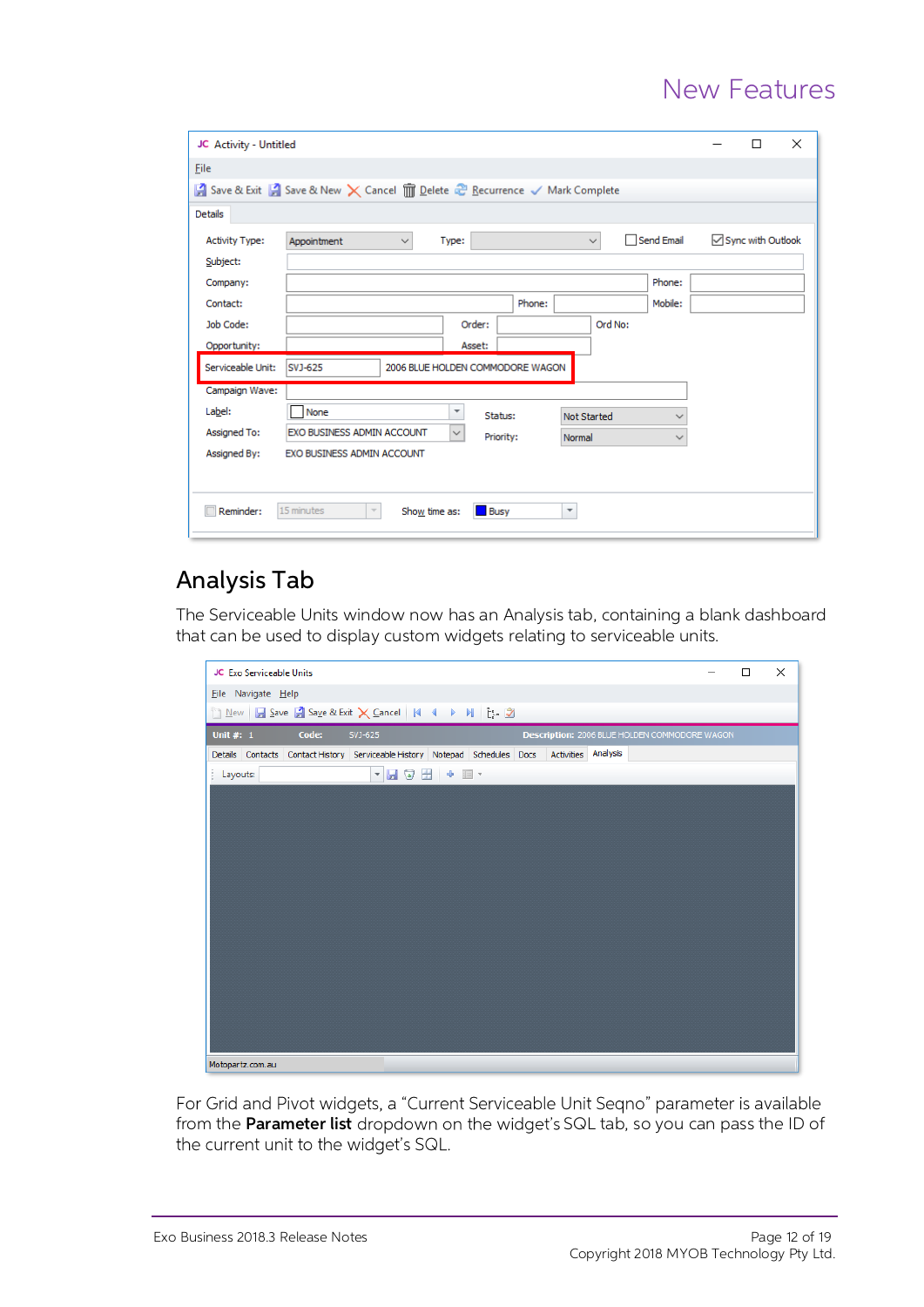# <span id="page-15-0"></span>Security Update

This release adds support for version 1.2 of the TLS protocol, which is used when<br>retrieving bank feeds and when submitting the TPAR report to the ATO. This update<br>ensures that communications from Exo Business will continu

## <span id="page-15-1"></span>Updates to the Exo URL Protocol

This release updates the crinvoice command for the exo:// URL protocol. The command now supports opening individual invoices and searching for invoices:

crinvoice(x) opens the Creditor Invoice with the ID number x.

crinvoice/?search=searchtext opens the Creditor Invoices search window, searching for the specified search text.

## <span id="page-15-2"></span>Updates to the Demo Database

This release includes changes to the EXO\_DEMO demonstration database, to better demonstrate common system features:

- A Serviceable Units option has been added to the Accounts dropdown menu.
- The Style Colour Size feature is enabled by default in the EXO\_DEMO database. (The feature is still disabled by default in new Exo Business databases.)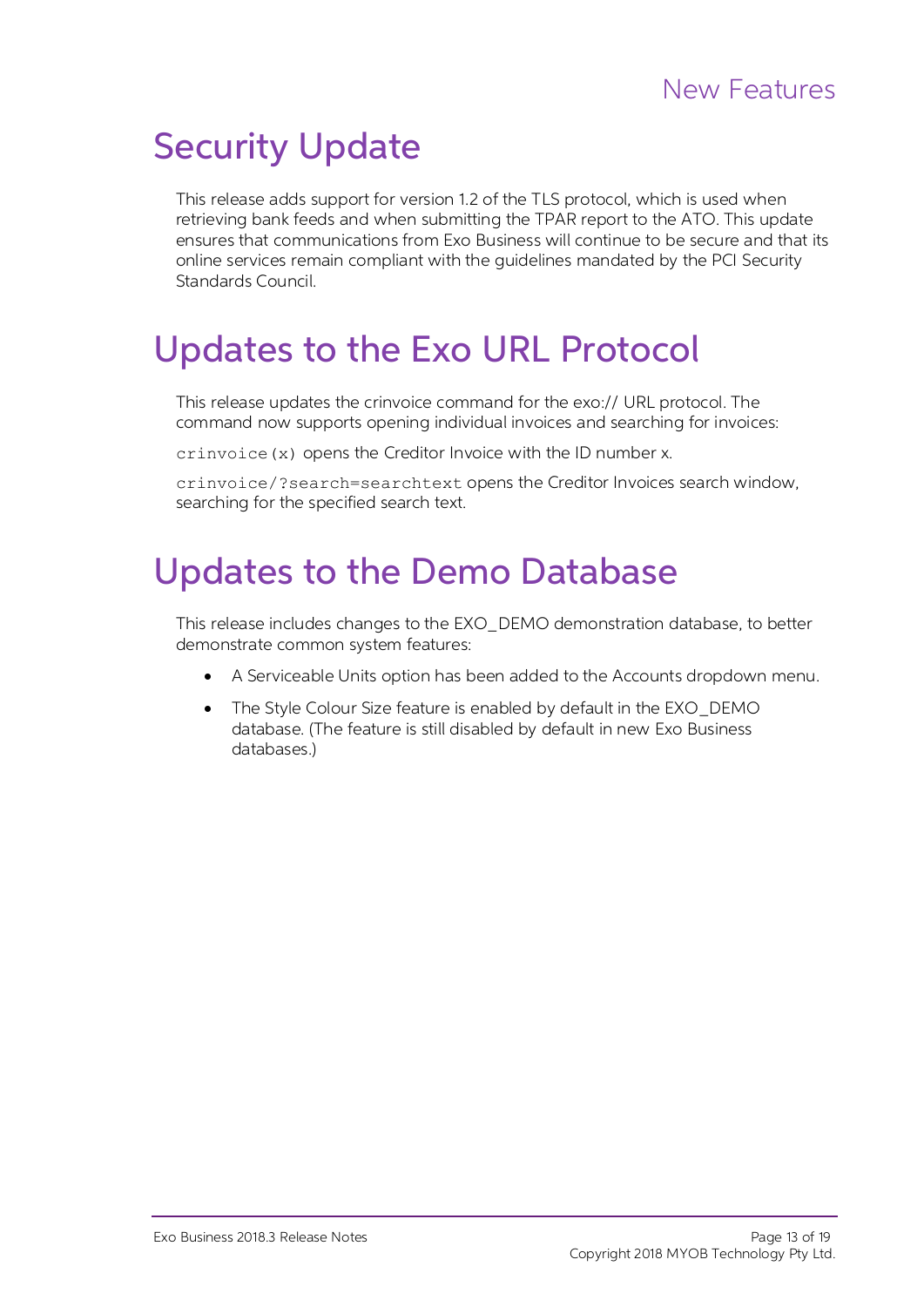# <span id="page-16-0"></span>Resolved Issues

## <span id="page-16-1"></span>Exo Business Core

| Service Request ID                                                                                                                                                  | Description                                                                                                                                                                                                                                                                                                                                                   |
|---------------------------------------------------------------------------------------------------------------------------------------------------------------------|---------------------------------------------------------------------------------------------------------------------------------------------------------------------------------------------------------------------------------------------------------------------------------------------------------------------------------------------------------------|
| 150823505529 150777638551<br>11536177719 17035870491<br>12180866681 11965022611<br>11915105871 11517610271<br>11608334951 12190564088<br>11596213181<br>11841330741 | This release adds the ability to specify a default GL code for Creditors,<br>which will be pre-populated in invoice lines for the Creditor-see page 6.                                                                                                                                                                                                        |
| 11993603080 13068925861<br>12446914541 12233355559<br>11962902858 12405231971<br>14631698476                                                                        | This release adds the ability to set up a credit card surcharge-see page 5.                                                                                                                                                                                                                                                                                   |
| 148287547087 148053165006<br>12658284309 11807034691                                                                                                                | When setting up Extra Fields, the status of Mixed Case field was affected by<br>the last Extra Field created, e.g. if a checkbox was created previously, the<br>Mixed Case box would not be available, and its value would always be<br>false. This has been resolved.                                                                                        |
| 11146089988 157000273681<br>11165704751 11098044761                                                                                                                 | When setting up GL Budgets, the total at the bottom of the Budget Value<br>column would be incorrect initially, and would change when the user<br>clicked on a column heading. This has been resolved.                                                                                                                                                        |
| <b>152196990669</b> 152179180185<br>152179180171                                                                                                                    | An access violation error could occur when saving a Creditors Invoice as<br>part of the Inwards Goods workflow. This has been resolved.                                                                                                                                                                                                                       |
| 151575611700 156220206661<br>151521257475                                                                                                                           | If an Event Reason was set up to track changes to suppliers' payment<br>details, it would only track the BSB section of Australian bank accounts, not<br>the account number. This has been resolved.                                                                                                                                                          |
| 12190635821 142526899361<br>12190002001                                                                                                                             | When searching for a style, if the user entered search terms preceded by /<br>(the search indicator for styles), the / would not be stripped out, which<br>meant that the search would not return any styles. This has been resolved.                                                                                                                         |
| 158242444339 158193759464<br>158193759431 159619090261                                                                                                              | The quantity, cost and price fields on the Stock Movement Import window<br>used two decimal places, regardless of the number of places set on the<br>Business Essentials > General Settings section of Exo Business Config. This<br>has been resolved; the Stock Movement Import window now uses these<br>settings to determine the number of decimal places. |
| <b>120980559667</b> 120592248421<br>158430853481                                                                                                                    | Creditor adjustments were posted to the Debtors Adjustment Control<br>Account. This has been resolved.                                                                                                                                                                                                                                                        |
| 157356390737 156258820911                                                                                                                                           | Average cost recalculations were not functioning correctly with the Include<br>transactions with a zero cost in in average cost calculations setting in Exo<br>Business Config. This has been resolved.                                                                                                                                                       |
| 158178330826 157167142201                                                                                                                                           | The fields in the footer of the Debtors Payment/Receipt Batch Entry<br>window could appear truncated when they contained large values. This<br>has been resolved.                                                                                                                                                                                             |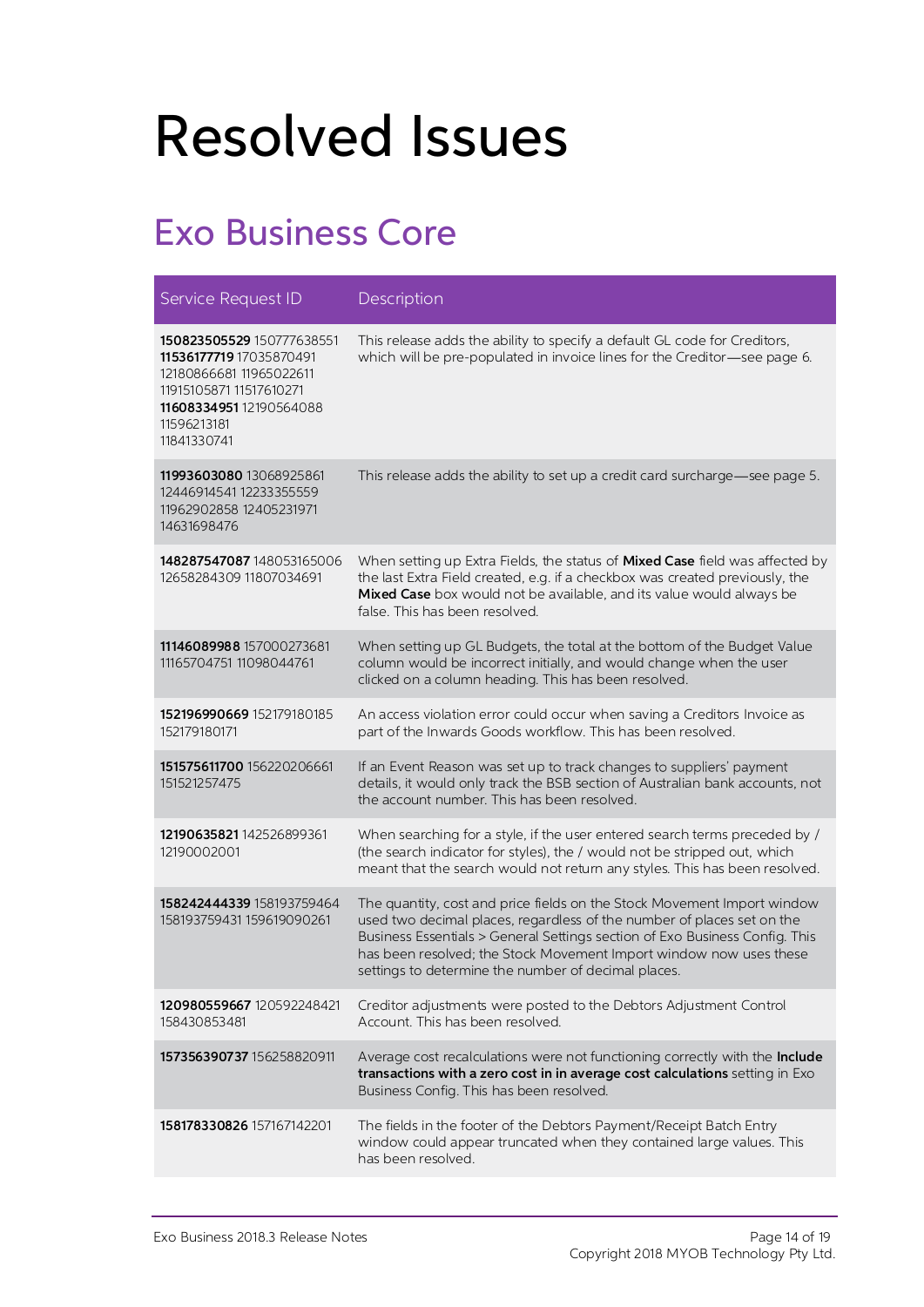## Resolved Issues

| 158095070950 158022586241 | If the profile setting Enable authorisation on creditors payments was<br>disabled, enabling a payment on the Creditors Payment Processor caused<br>the value in the Due Date column to be overwritten with the payment's<br>Release Status (with the profile setting disabled, the Release Status column<br>did not appear on the grid). This has been resolved.                                                                                                                                                                                                                                                                                                                                                                                                    |
|---------------------------|---------------------------------------------------------------------------------------------------------------------------------------------------------------------------------------------------------------------------------------------------------------------------------------------------------------------------------------------------------------------------------------------------------------------------------------------------------------------------------------------------------------------------------------------------------------------------------------------------------------------------------------------------------------------------------------------------------------------------------------------------------------------|
| 157385802481              | When the Adjust Average Cost utility on the Stock Item Details window was<br>used, stock items that were classified as discontinued automatically<br>changed to inactive. This has been resolved.                                                                                                                                                                                                                                                                                                                                                                                                                                                                                                                                                                   |
|                           | Debtor and Creditor statements created after the end of period rollover, i.e.<br>retrospective statements, could contain transactions with a commercially<br>zero value. This has been resolved.                                                                                                                                                                                                                                                                                                                                                                                                                                                                                                                                                                    |
|                           | An access violation error could occur when opening the General Ledger<br>Account window from the Favourites pane. This has been resolved.                                                                                                                                                                                                                                                                                                                                                                                                                                                                                                                                                                                                                           |
|                           | This release resolves the following issues on the Bank Reconciliation<br>window:<br>• When multiple lines were selected and the Show Reconciled Items,<br>Show Matched Items or Show Unmatched Items options were<br>changed, the total at the bottom of the window would not update.<br>• When all lines were selected by pressing Ctrl+A, the total at the<br>bottom of the window would not appear.<br>• When searching for a GL transaction, the transaction found would be<br>highlighted in red, but the matching bank statement transaction<br>would not be.<br>• When a line was selected, it would always appear blue, even if the<br>line was highlighted in a different colour. Now the line's entire colour<br>changes when it is selected-see page 10. |
|                           | When creating an invoice from the Transactions tab of a Debtor account,<br>warning messages could appear if there were problems on the default<br>Debtor account. This has been resolved.                                                                                                                                                                                                                                                                                                                                                                                                                                                                                                                                                                           |
|                           | The Bin Code field on the Details 2 tab of the Stock Item Details windows<br>and the <b>Bin Code</b> column on the Stock Location information window were<br>limited to 12 characters, even if the related database field was enlarged.<br>This has been resolved; the field and column now reflect the size of the<br>database field.                                                                                                                                                                                                                                                                                                                                                                                                                              |
|                           |                                                                                                                                                                                                                                                                                                                                                                                                                                                                                                                                                                                                                                                                                                                                                                     |

## <span id="page-17-0"></span>Exo Job Costing

| Service Request ID                        | Description                                                                                                                                                  |
|-------------------------------------------|--------------------------------------------------------------------------------------------------------------------------------------------------------------|
| 158478969862 158555842710<br>158468683666 | The PAYTYPE column of the PAYROLL PAYRATES table was missing from<br>new databases created after the Exo Business 2017.1 release. This has been<br>resolved. |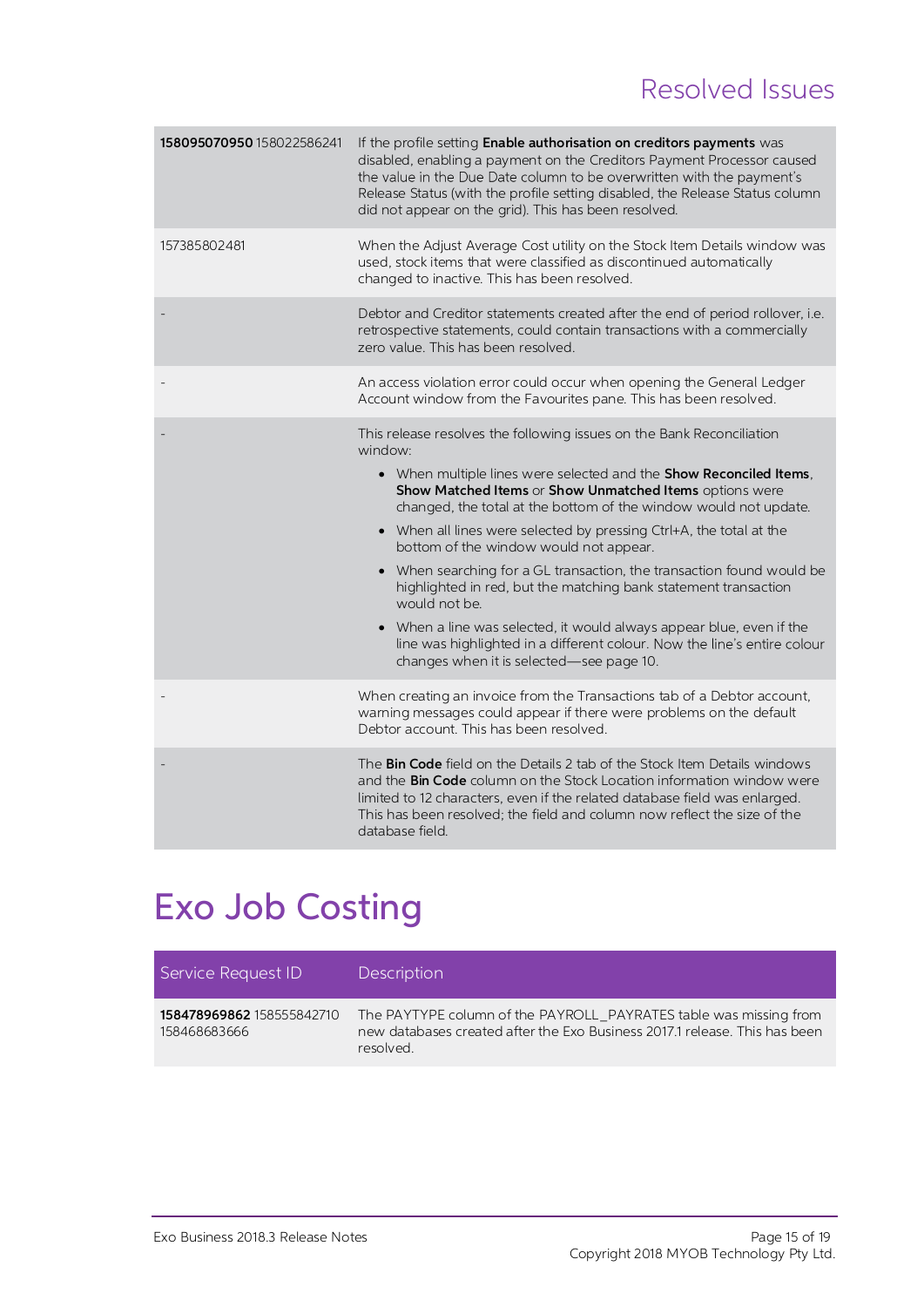## <span id="page-18-0"></span>Exo Fixed Assets

| Service Request ID        | Description                                                                                                                                                                                                                                                                                                                                                                                                                                                                                                                                    |  |  |  |
|---------------------------|------------------------------------------------------------------------------------------------------------------------------------------------------------------------------------------------------------------------------------------------------------------------------------------------------------------------------------------------------------------------------------------------------------------------------------------------------------------------------------------------------------------------------------------------|--|--|--|
| 157389478439 157375991399 | If there were more than 64 GL Account Groups, the GL account fields on<br>the Exo Fixed Assets window were blank and an error occurred when<br>editing Asset Defaults. This has been resolved.                                                                                                                                                                                                                                                                                                                                                 |  |  |  |
|                           | It was possible to run the End of Year process more than once on the same<br>financial year. This has been resolved:<br>• The <b>Run EOY</b> button on the Asset Register Year End Rollover window<br>is now disabled if the rollover process has already been run (i.e. if the<br>ASSETS_YEAR_AGE field in the GENERAL_INFO table has a value of<br>$-1$ ).<br>• A confirmation dialog appears before the End of Year process is run:<br><b>Year End Rollover</b><br>Starting Year End Rollover for Current Year - are you sure?<br>No<br>Yes |  |  |  |

## <span id="page-18-1"></span>Exo Distribution Advantage

| Service Request ID | Description                                                                                                                                                                               |
|--------------------|-------------------------------------------------------------------------------------------------------------------------------------------------------------------------------------------|
|                    | When entering a request number on the Stock Transfer Request window.<br>there would be a noticeable lag between entering each character of the<br>request number. This has been resolved. |

## <span id="page-18-2"></span>Exo Accountant's Assistant

| Service Request ID                                     | Description                                                                                                                                                                                                        |
|--------------------------------------------------------|--------------------------------------------------------------------------------------------------------------------------------------------------------------------------------------------------------------------|
| 155481804562 155948538191<br>155484797271 155083787541 | The error message "Cannot focus on a disabled or invisible window"<br>appeared when clicking the Debtor Aged Balances or Creditor Aged<br>Balances options on the End of Period checklist. This has been resolved. |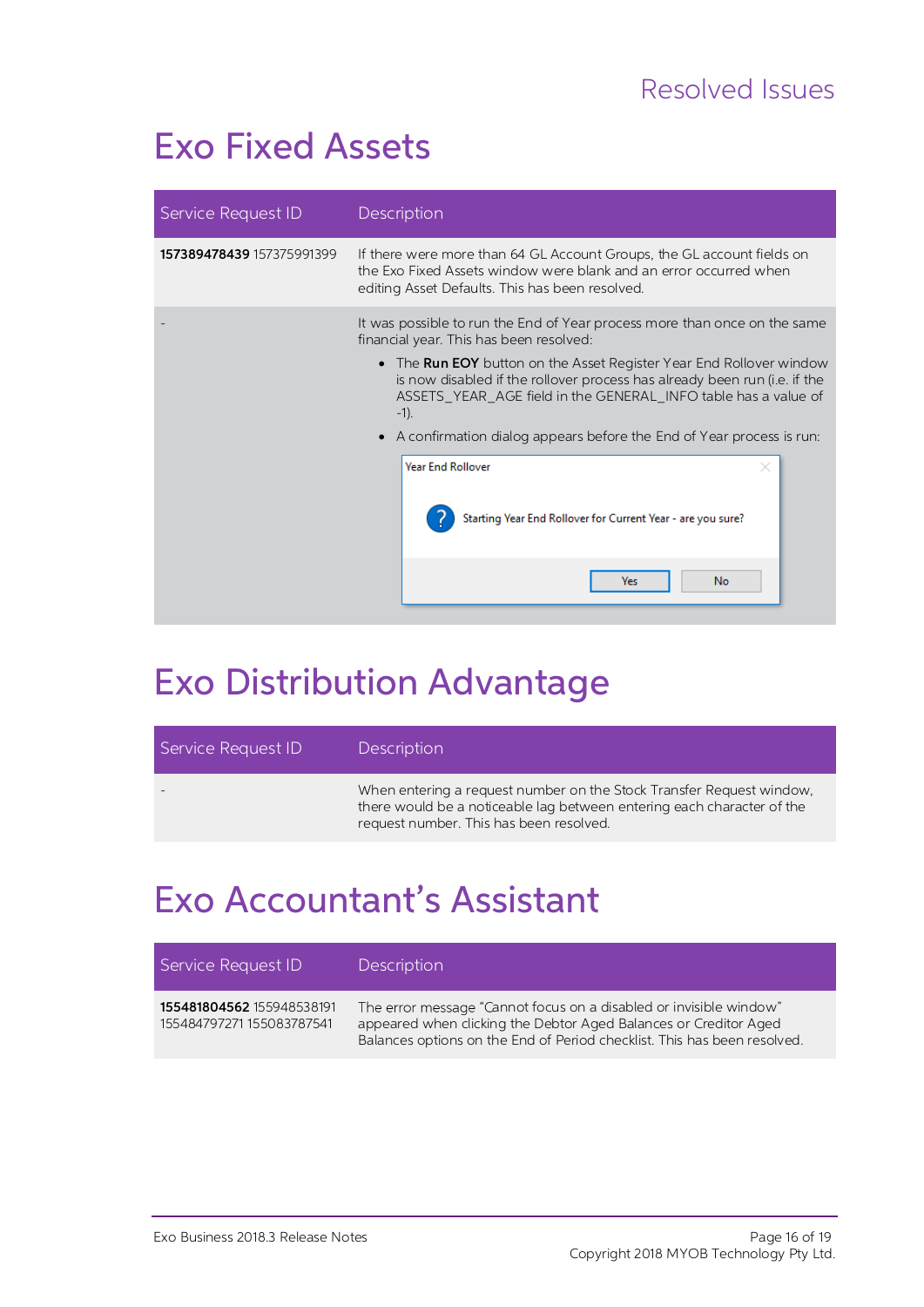# <span id="page-19-0"></span>Known Issues

The following issues have been identified as requiring end-user attention in this release.

Installation/Upgrade Issues

- If you are using the MYOB Exo Business Installation Wizard to install an instance of SQL Express, the following must be must be present on the PC:
	- $\circ$  .NET Framework 3.5 SP1 you can download this from: <http://go.microsoft.com/fwlink/?LinkId=120550>
	- o Windows Installer  $4.5 -$  you can download this from: <http://go.microsoft.com/fwlink/?LinkId=123422>
	- $\circ$  Windows PowerShell 1.0 you can download this from: <http://go.microsoft.com/fwlink/?LinkId=120552>
- Due to security settings imposed by Windows, CHM Help files cannot be viewed from a remote location—this means that you can only view the Exo Business CHM Help files if they have been installed on the local PC. See Microsoft Knowledge Base article 892675 for more information on this issue and suggested workarounds. (This issue does not apply if you are viewing o

#### Demo Data Issues

The stored procedure SP\_DEMO\_DATA\_DATE\_UPDATER, which updates the data in<br>demo databases to the current date, was updated in Exo Business 8.4. This stored<br>procedure is only available in the EXO\_DEMO database, which means t SP\_DEMO\_DATA\_DATE\_UPDATER procedure.

#### Job Costing Resource Issues

When a resource allocation is created, an Activity for the relevant staff member is automatically created in the Exo Business system; however, if the resource is not associated with a staff member, the Activity will not ap

As a workaround, a dummy staff account can be created to associate non-staff Resources with.

#### Emailing from the Print Preview window

When sending a report by email from the Print Preview window, the system does not determine the email address related to the document being emailed (e.g. the relevant Creditor's email address for Creditor documents). The e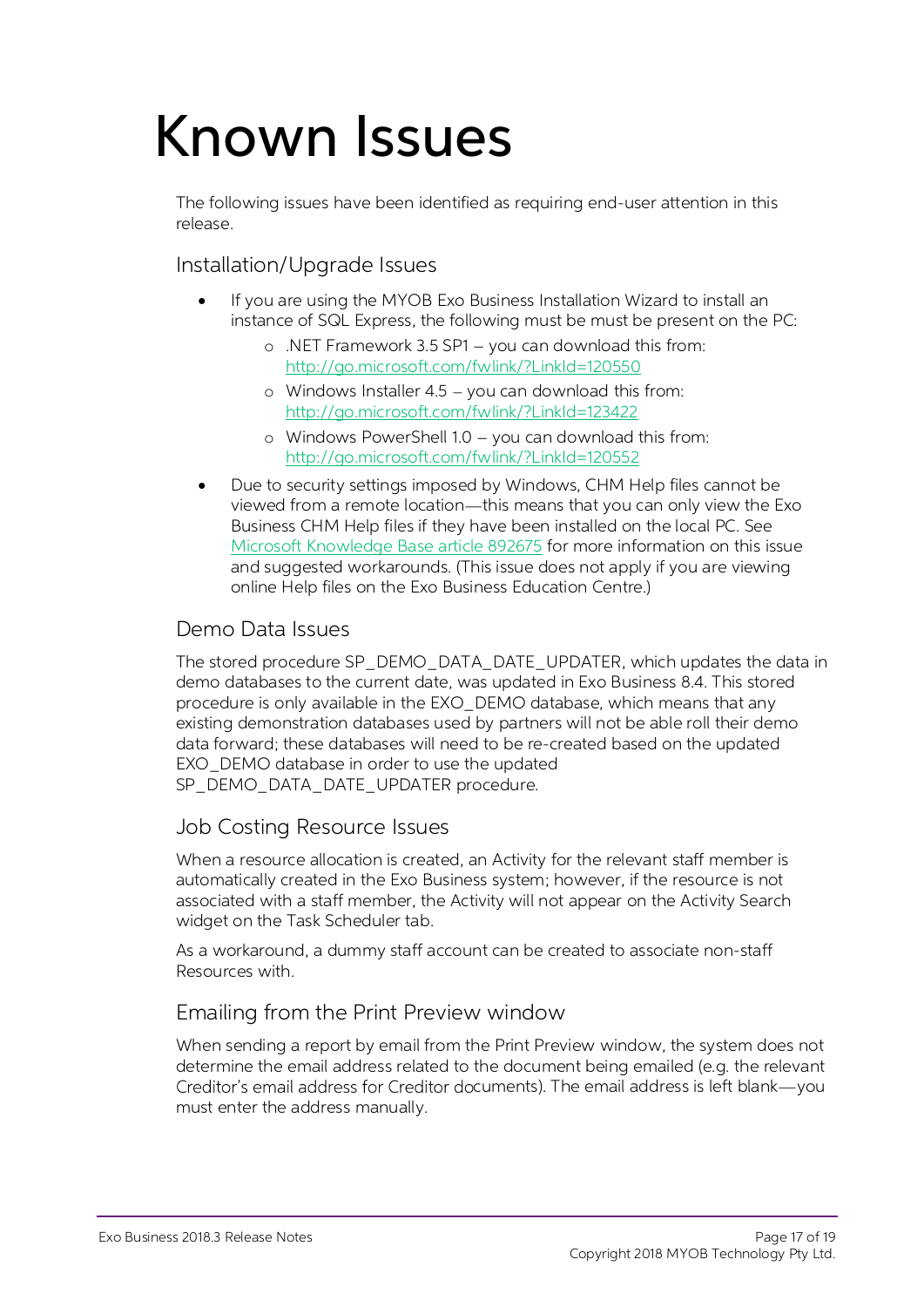#### SQL Server 2012 Issues

All versions of SQL server 2012 exhibited a subtle, but now well-known change in default behaviour with regard to identity or auto number sequences. In MYOB Exo Business, this would be experienced as an unexpected anomaly where number sequences could apparently spontaneously jump by increments of 1000 if the SQL server was restarted.

This behaviour was reversed in SQL server 2014, but no known solution exists for<br>completely preventing this behaviour in any versions of SQL server 2012, other than to<br>upgrade to SQL server 2014 to completely eliminate the

#### SQL Server 2008 R2 prior to SP3

MYOB Exo Business uses a SQL Server feature called Common Language Runtime Integration. This feature was disabled by default in versions of SQL Server 2008 R2 prior to Service Pack 3. If this feature is not enabled, users

Updating server configuration: 'clr enabled'